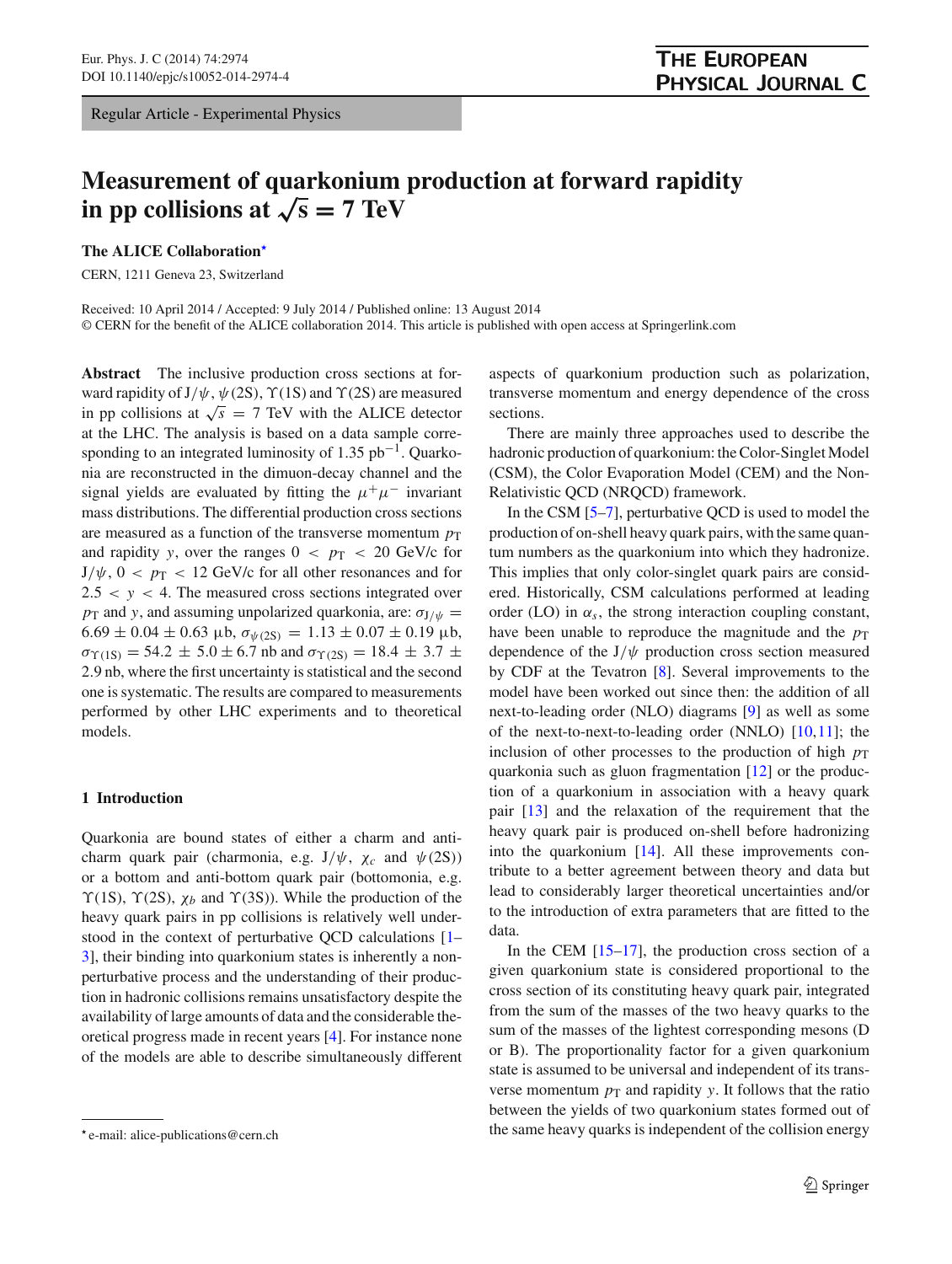as well as of  $p_T$  and *y*. This model is mentioned here for completeness but is not confronted to the data presented in this paper.

Finally, in the framework of NRQCD [\[18](#page-14-5)], contributions to the quarkonium cross section from the heavy-quark pairs produced in a color-octet state are also taken into account, in addition to the color-singlet contributions described above. The neutralization of the color-octet state into a color-singlet is treated as a non-perturbative process. It is expanded in powers of the relative velocity between the two heavy quarks and parametrized using universal long-range matrix elements which are considered as free parameters of the model and fitted to the data. This approach has recently been extended to NLO  $[19-21]$  $[19-21]$  and is able to describe consistently the production cross section of quarkonia in  $p\bar{p}$  and pp collisions at Tevatron, RHIC and, more recently, at the LHC. However, NRQCD predicts a sizable transverse component to the polarization of the  $J/\psi$  meson, which is in contradiction with the data measured for instance at Tevatron [\[22](#page-14-8)] and at the LHC [\[23](#page-14-9)[–26](#page-14-10)].

Most of the observations and discrepancies described above apply primarily to charmonium production. For bottomonium production, theoretical calculations are more robust due to the higher mass of the bottom quark and the disagreement between data and theory is less pronounced than in the case of charmonium  $[27,28]$  $[27,28]$  $[27,28]$ . Still, the question of a complete and consistent description of the production of all quarkonium states remains open and the addition of new measurements in this domain will help constraining the various models at hand.

In this paper we present measurements of the inclusive production cross section of several quarkonium states (namely  $J/\psi$ ,  $\psi$ (2S),  $\Upsilon$ (1S) and  $\Upsilon$ (2S)) using the ALICE detector at forward rapidity  $(2.5 < y < 4)$  in pp collisions at  $\sqrt{s}$  = 7 TeV. Inclusive measurements contain, in addition to the quarkonium direct production, contributions from the decay of higher mass excited states: predominantly  $\psi$ (2S) and  $\chi_c$  for the J/ $\psi$ ;  $\Upsilon$ (2S),  $\chi_b$  and  $\Upsilon$ (3S) for the  $\Upsilon(1S)$ , and  $\Upsilon(3S)$  and  $\chi_b$  for the  $\Upsilon(2S)$ . For  $J/\psi$ and  $\psi$ (2S), they contain as well contributions from nonprompt production, mainly from the decay of *b*-mesons. For the  $J/\psi$  meson, these measurements represent an increase by a factor of about 80 in terms of luminosity with respect to published ALICE results [\[29,](#page-14-13)[30\]](#page-14-14). For the  $\psi$  (2S) and the ϒ, we present here the first ALICE measurements in pp collisions.

This paper is organized as follows: a brief description of the ALICE detectors used for this analysis and of the data sample is provided in Sect. [2;](#page-1-0) the analysis procedure is described in Sect. [3;](#page-2-0) in Sect. [4](#page-5-0) the results are presented and compared to those obtained by other LHC experiments; finally, in Sect. [5](#page-7-0) the results are compared to several theoretical calculations.

### <span id="page-1-0"></span>**2 Experimental apparatus and data sample**

### 2.1 Experimental apparatus

The ALICE detector is extensively described in [\[31](#page-14-15)]. The analysis presented in this paper is based on muons detected at forward pseudo-rapidity ( $-4 < \eta < -2.5$ ) in the muon spectrometer  $[29]$ <sup>[1](#page-1-1)</sup>. In addition to the muon spectrometer, the Silicon Pixel Detector (SPD) [\[32\]](#page-14-16) and the V0 scintillator hodoscopes [\[33](#page-14-17)] are used to provide primary vertex reconstruction and a Minimum Bias (MB) trigger, respectively. The T0 Čerenkov detectors  $[34]$  $[34]$  are also used for triggering purposes and to evaluate some of the systematic uncertainties on the integrated luminosity determination. The main features of these detectors are listed in the following paragraphs.

The muon spectrometer consists of a front absorber followed by a 3 Tm dipole magnet, coupled to tracking and triggering devices. The front absorber, made of carbon, concrete and steel is placed between 0.9 and 5 m from the Interaction Point (IP). It filters muons from hadrons, thus decreasing the occupancy in the first stations of the tracking system. Muon tracking is performed by means of five stations, positioned between 5.2 and 14.4 m from the IP, each one consisting of two planes of Cathode Pad Chambers. The total number of electronic channels is close to  $1.1 \times 10^6$  and the intrinsic spatial resolution is about 70  $\mu$ m in the bending direction. The first and the second stations are located upstream of the dipole magnet, the third station is embedded inside its gap and the fourth and the fifth stations are placed downstream of the dipole, just before a 1.2 m thick iron wall (7.2 interaction lengths) which absorbs hadrons escaping the front absorber and low momentum muons (having a total momentum  $p < 1.5$  GeV/c at the exit of the front absorber). The muon trigger system is located downstream of the iron wall and consists of two stations positioned at 16.1 and 17.1 m from the IP, each equipped with two planes of Resistive Plate Chambers (RPC). The spatial resolution achieved by the trigger chambers is better than 1 cm, the time resolution is about 2 ns and the efficiency is higher than 95  $\%$  [\[35\]](#page-14-19). The muon trigger system is able to deliver single and dimuon triggers above a programmable  $p<sub>T</sub>$  threshold, via an algorithm based on the RPC spatial information [\[36](#page-14-20)]. For a given trigger configuration, the threshold is defined as the  $p<sub>T</sub>$  value for which the single muon trigger efficiency reaches 50 % [\[35](#page-14-19)]. Throughout its entire length, a conical absorber ( $\theta < 2^{\circ}$ ) made of tungsten, lead and steel, shields the muon spectrometer against secondary particles produced by the interaction of large- $\eta$  primary particles in the beam pipe.

<sup>&</sup>lt;sup>1</sup> In the ALICE reference frame the muon spectrometer covers negative

<span id="page-1-1"></span>η. However, we use positive values when referring to *y*.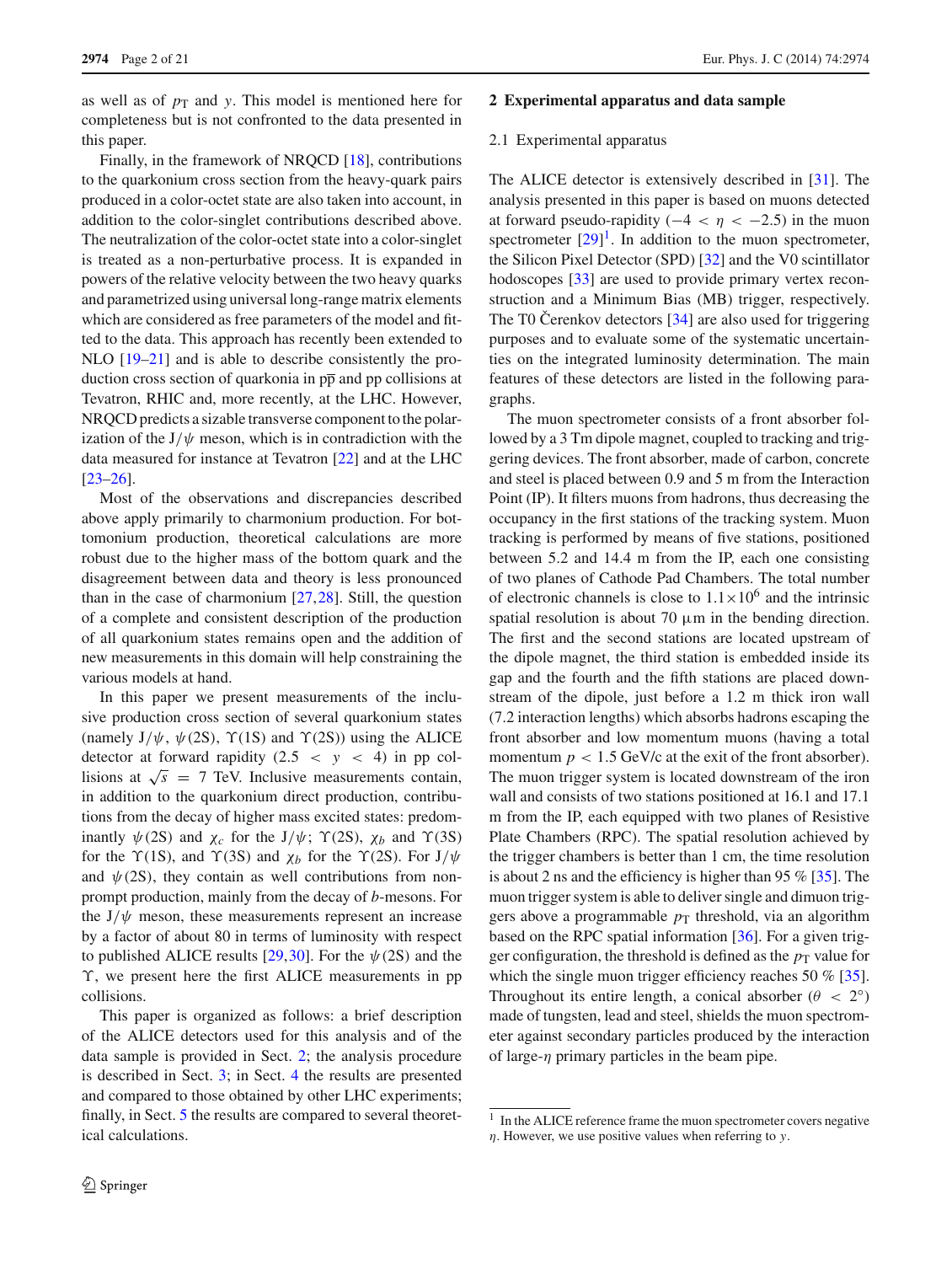Primary vertex reconstruction is performed using the SPD, the two innermost layers of the Inner Tracking System (ITS) [\[32](#page-14-16)]. It covers the pseudo-rapidity ranges  $|\eta| < 2$  and  $|\eta|$  < 1.4, for the inner and outer layers respectively. The SPD has in total about  $10^7$  sensitive pixels on 240 silicon ladders, aligned using pp collision data as well as cosmic rays to a precision of  $8 \mu m$ .

The two V0 hodoscopes, with 32 scintillator tiles each, are placed on opposite sides of the IP, covering the pseudorapidity ranges  $2.8 < \eta < 5.1$  and  $-3.7 < \eta < -1.7$ . Each hodoscope is segmented into eight sectors and four rings of equal azimuthal and pseudo-rapidity coverage, respectively. A logical AND of the signals from the two hodoscopes constitutes the MB trigger, whereas the timing information of the two is used offline to reject beam-halo and beam-gas events, thanks to the intrinsic time resolution of each hodoscope which is better than 0.5 ns.

The T0 detectors are two arrays of 12 quartz Cerenkov counters, read by photomultiplier tubes and located on opposite sides of the IP, covering the pseudo-rapidity ranges 4.61 <  $n$  < 4.92 and  $-3.28 < n$  <  $-2.97$ , respectively. They measure the time of the collision with a precision of  $\sim$ 40 ps in pp collisions and this information can also be used for trigger purposes.

## 2.2 Data sample and integrated luminosity

The data used for the analysis were collected in 2011. About 1,300 proton bunches were circulating in each LHC ring and the number of bunches colliding at the ALICE IP was ranging from 33 to 37. The luminosity was adjusted by means of the beam separation in the transverse (horizontal) direction to a value of  $\sim$  2 × 10<sup>30</sup> cm<sup>-2</sup> s<sup>-1</sup>. The average number of interactions per bunch crossing in such conditions is about 0.25, corresponding to a pile-up probability of ∼12 %. The trigger condition used for data taking is a dimuon-MB trigger formed by the logical AND of the MB trigger and an unlikesign dimuon trigger with a  $p<sub>T</sub>$  threshold of 1 GeV/c for each of the two muons.

About  $4 \times 10^6$  dimuon-MB-triggered events were analyzed, corresponding to an integrated luminosity  $L_{int}$  =  $1.35 \pm 0.07$  pb<sup>-1</sup>. The integrated luminosity is calculated on a run-by-run basis using the MB trigger counts measured with scalers before any data acquisition veto, divided by the MB trigger cross section and multiplied by the dimuon-MB trigger lifetime (75.6 % on average). The MB trigger counts are corrected for the trigger purity (fraction of events for which the V0 signal arrival times on the two sides lie in the time window corresponding to beam-beam collisions) and for pile-up. The MB trigger cross section is measured with the van der Meer (vdM) scan method [\[37\]](#page-14-21). The result of the vdM scan measurement [\[38\]](#page-14-22) is corrected by a factor  $0.990 \pm 0.002$  arising from a small modification of the V0 high voltage settings which occurred between the vdM scan and the period when the data were collected. The resulting trigger cross section is  $\sigma_{\text{MB}} = 53.7 \pm 1.9$ (syst) mb.

# <span id="page-2-0"></span>**3 Data analysis**

The quarkonium production cross section  $\sigma$  is determined from the number of reconstructed quarkonia *N* corrected by the branching ratio in dimuon  $BR_{\mu^+\mu^-}$  and the mean acceptance times efficiency  $\langle A \epsilon \rangle$  to account for detector effects and analysis cuts. The result is normalized to the integrated luminosity  $L_{\text{int}}$ :

$$
\sigma = \frac{1}{L_{\text{int}} \, BR_{\mu^+\mu^-} \times \langle A\epsilon \rangle},\tag{1}
$$

with BR<sub>u+u</sub>- = (5.93 ± 0.06) %, (0.78 ± 0.09) %, (2.48 ± 0.05) % and  $(1.93 \pm 0.17)$  % for  $J/\psi$ ,  $\psi$  (2S),  $\Upsilon$ (1S) and  $\Upsilon(2S)$ , respectively [\[39](#page-14-23)]. Pile up events have no impact on the reconstruction of the quarkonium yields and are properly accounted for by the luminosity measurement.

#### <span id="page-2-1"></span>3.1 Signal extraction

Quarkonia are reconstructed in the dimuon decay channel and the signal yields are evaluated using a fit to the  $\mu^+\mu^$ invariant mass distributions, as detailed in [\[29](#page-14-13)]. In order to improve the purity of the dimuon sample, the following selection criteria are applied:

- both muon tracks in the tracking chambers must match a track reconstructed in the trigger system;
- tracks are selected in the pseudo-rapidity range  $-4 \leq \eta \leq$  $-2.5$ ;
- the transverse radius of the track, at the end of the front absorber, is in the range  $17.6 \le R_{\text{abs}} \le 89.5 \text{ cm}$ ;
- the dimuon rapidity is in the range  $2.5 \le y \le 4$ ;
- a cut on the product of the total momentum of a given track and its distance to the primary vertex in the tranverse plane (called DCA) is applied for the bottomonium analysis in order to reduce the background under the  $\Upsilon$  signals. It is set to 6  $\times$   $\sigma_{\text{pDCA}}$ , where  $\sigma_{\text{pDCA}}$  is the resolution on this quantity. The cut accounts for the total momentum and angular resolutions of the muon detector as well as for the multiple scattering in the front absorber. This cut is not applied to the  $J/\psi$  and  $\psi$  (2S) analyses because it has negligible impact on the signal-to-background ratio for these particles.

These selection criteria help in removing hadrons escaping from (or produced in) the front absorber, low- $p_T$  muons from pion and kaon decays, secondary muons produced in the front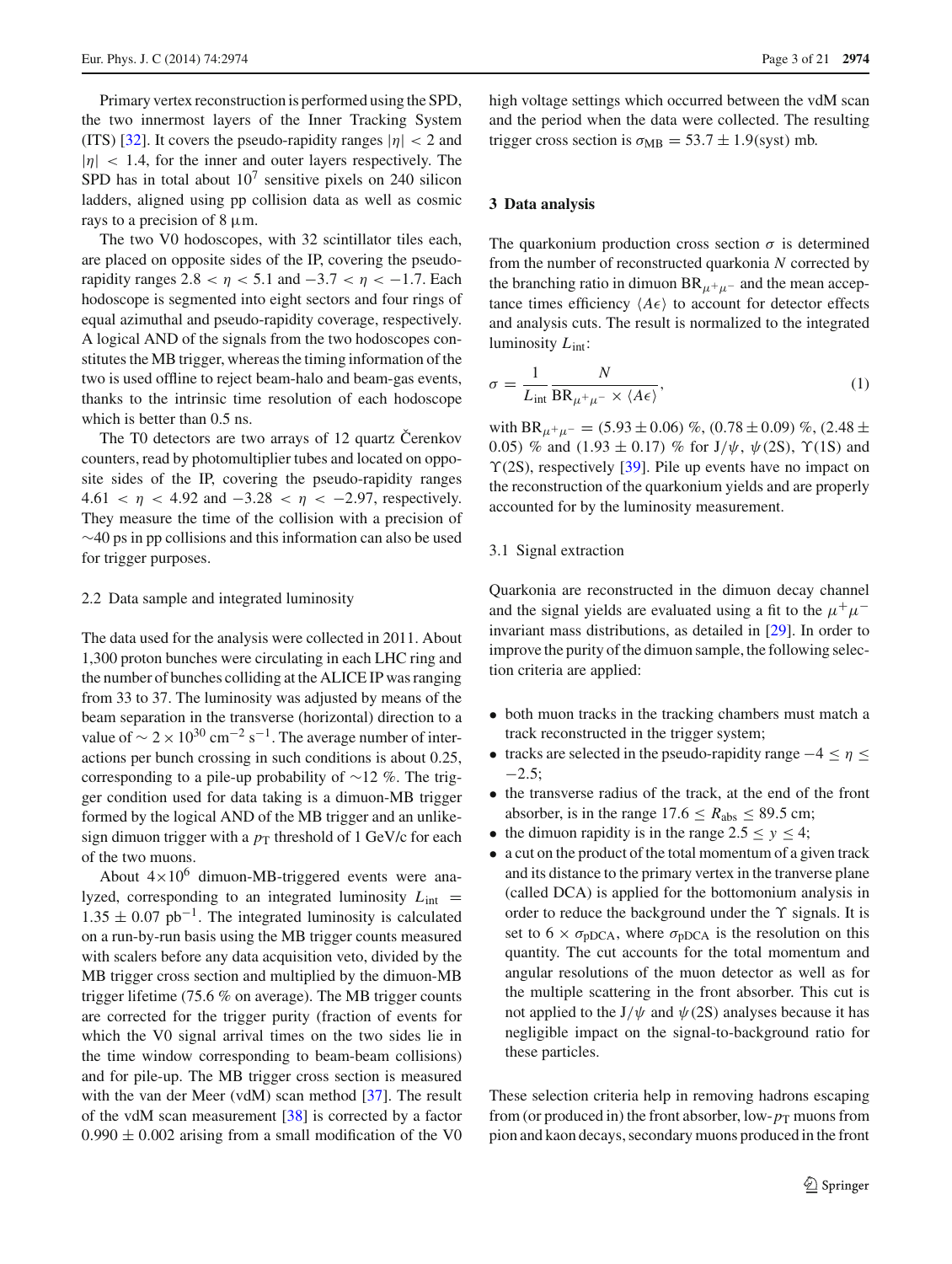

<span id="page-3-1"></span>**Fig. 1** Dimuon invariant mass distribution in the region of charmonia (*left*) and bottomonia (*right*). *Solid* (*dotted*) *lines* correspond to signal (background) fit functions. The sum of the various fit functions is also shown as a *solid line*. For the  $J/\psi$  and  $\psi$  (2S), a combination of two



extended Crystal Ball functions is used for the signal and a variable width Gaussian function is used for the background. For the Υ resonances, a combination of extended Crystal Ball functions is used for the signals and two power law functions for the background

absorber and fake muon tracks, without significantly affecting the signals. Applying this selection criteria improves the signal-to-background ratio by 30 % for the  $J/\psi$  and by a factor two for the  $\psi$  (2S). It also allows to reduce the background by a factor three in the  $\Upsilon$  mass region.

The J/ $\psi$  and  $\psi$ (2S) yields are evaluated by fitting the dimuon invariant mass distribution in the mass range 2 <  $m_{\mu\mu}$  < 5 GeV/c<sup>2</sup>. The function used in the fit is the sum of either two extended Crystal Ball (CB[2](#page-3-0)) functions<sup>2</sup> [\[40\]](#page-14-24) or two pseudo-Gaussian functions [\[41](#page-14-25)] for the signals. The background is described by either a Gaussian with a width that varies linearly with the mass, also called Variable Width Gaussian (VWG), or the product of a fourth order polynomial function and an exponential function (Pol $4 \times Exp$ ).

The normalization factors of the signal functions are left free, together with the position and the width of the  $J/\psi$ signal. On the other hand, the position and the width of the  $\psi$  (2S) are tied to the corresponding parameters of the J/ $\psi$  by forcing the mass difference between the two states to be equal to the one given by the Particle Data Group [\[39\]](#page-14-23) and the mass resolution ratio to match the value obtained from a Monte Carlo (MC) simulation. The tail parameters for the  $J/\psi$  are determined by fitting the shape of the  $J/\psi$  signal obtained from the simulation. The same tail parameters are used for the  $\psi$ (2S) as the resonances are separated by only 590 MeV/c<sup>2</sup> so that the energy straggling and multiple Coulomb scattering effects of the front absorber on the decay muons are expected to be similar. All the parameters of the functions used to fit the background are left free. An example of fit to the dimuon

invariant mass distribution in the  $J/\psi$  and  $\psi$  (2S) mass region is shown in the left panel of Fig. [1.](#page-3-1)

The  $\Upsilon(1S)$ , (2S) and (3S) signal extractions are performed as for the J/ $\psi$  and  $\psi$  (2S) by fitting the dimuon invariant mass distribution in the mass range  $5 < m_{\mu\mu} < 15 \text{ GeV/c}^2$ . Due to the limited statistics, only the  $\Upsilon(1S)$  and  $\Upsilon(2S)$  yields are measured in this analysis. The background is fitted with a sum of either two power law or two exponential functions with all parameters left free. Each of the three Υ signals (1S, 2S and 3S) is fitted with a Gaussian or a CB2 function. The fit parameters of the  $\Upsilon(1S)$  signal are left free, whereas the width and mass position of the  $\Upsilon(2S)$  and  $\Upsilon(3S)$ are fixed with respect to the ones of the  $\Upsilon(1S)$  in the same way as the  $\psi$ (2S) parameters are fixed to the J/ $\psi$ . For the CB2 fit, the tail parameters of the function are fixed using the same method as for the charmonium signal extraction. An example of fit to the dimuon invariant mass distribution in the ϒ's mass region is shown in the right panel of Fig. [1.](#page-3-1)

About 70,800 J/ $\psi$ , 2,000  $\psi$  (2S), 380  $\Upsilon$  (1S) and 100  $\Upsilon(2S)$  have been measured with signal-to-background ratios (S/B), evaluated within three standard deviations with respect to the quarkonium pole mass, of 4, 0.2, 1 and 0.3, respectively.

In order to determine the  $p<sub>T</sub>$  differential cross sections, the data sample is divided in thirteen, nine and five transverse momentum intervals for  $J/\psi$ ,  $\psi$  (2S) and  $\Upsilon$  (1S), respectively. The differential cross section as a function of rapidity is evaluated in six intervals for the  $J/\psi$  and  $\psi$  (2S) and three for the  $\Upsilon(1S)$ . Given the available statistics, only the measurement of the  $p_T$ - and *y*-integrated  $\Upsilon(2S)$  cross section is possible. The quarkonium raw yields obtained from the differential study are reported in Sect. [7.](#page-11-0) For  $J/\psi$ , the S/B ratio increases from 2.2 to 8.5 with increasing  $p_T$  and from 3.7 to 5.4 with increasing rapidity. For  $\psi$  (2S), it increases from 0.1 to 0.6 with increasing  $p_T$  and from 0.1 to 0.2 with increasing rapid-

<span id="page-3-0"></span><sup>2</sup> The Crystal Ball function consists of a Gaussian core and a power law tail at low masses, as defined in [\[40\]](#page-14-24). The CB2 function extends the standard Crystal Ball function by a second power law tail for high masses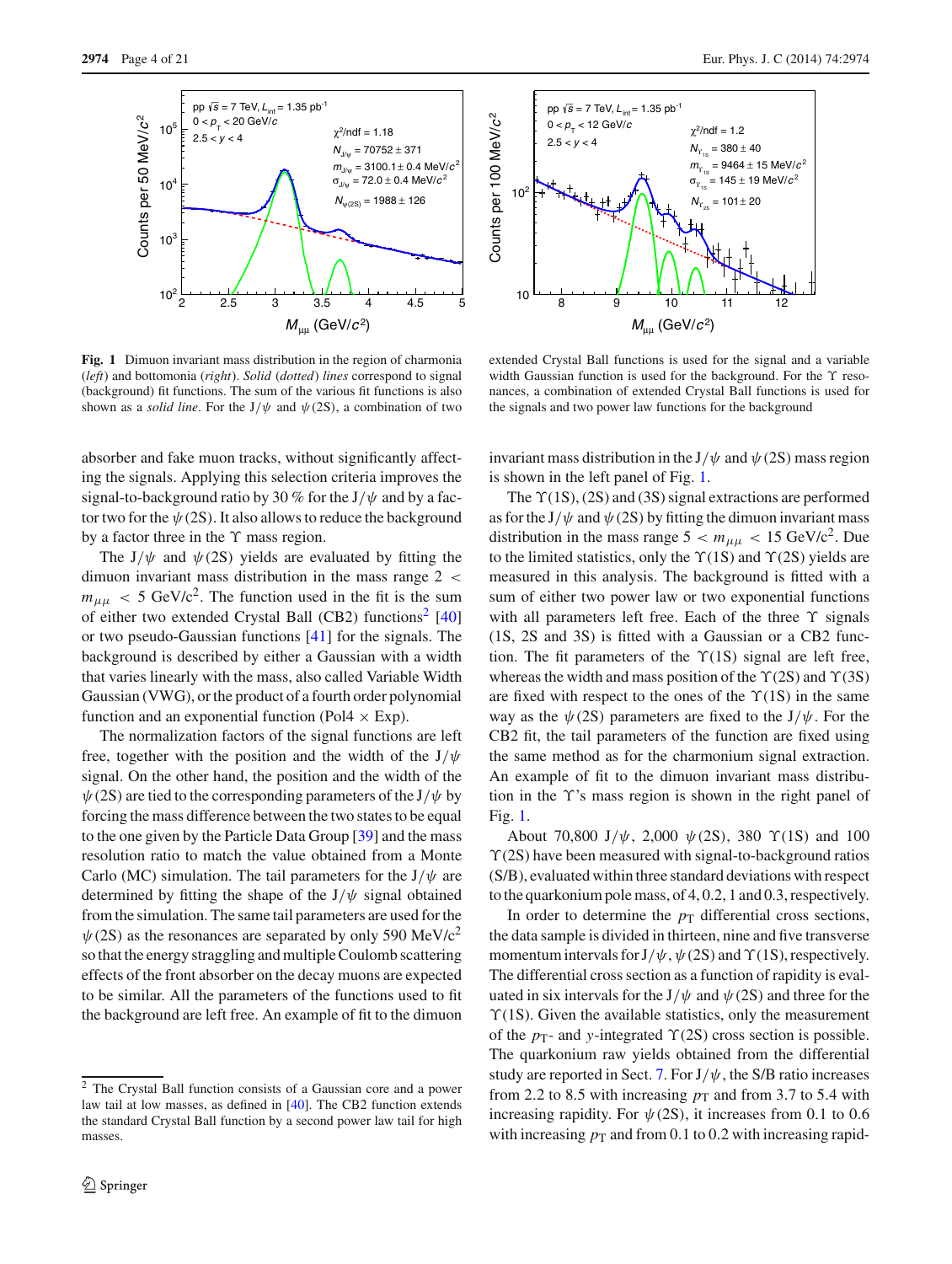ity. For the  $\Upsilon(1S)$ , no variation of the S/B ratio is observed within statistical uncertainties.

#### 3.2 Acceptance and efficiency corrections

The measured yields obtained from the fits to the dimuon invariant mass distributions are corrected by the acceptance times efficiency factor  $\langle A \epsilon \rangle$  to determine the production yields of the four resonances.

In order to evaluate the  $\langle A \epsilon \rangle$  factor, simulations of quarkonium production in pp collisions at  $\sqrt{s}$  = 7 TeV are performed with realistic  $p_T$  and *y* distributions, obtained by fitting existing data measured at the same energy for  $J/\psi$  and  $\psi$  (2S) [\[42](#page-14-26)[,43](#page-14-27)], and by scaling CDF data [\[27](#page-14-11)] to  $\sqrt{s} = 7$  TeV for the ϒ. All resonances are forced to decay into two muons. Particle transport is performed using GEANT3 [\[44\]](#page-14-28) and a realistic detector response is applied to the simulated hits in order to reproduce the performance of the apparatus during data taking. The same analysis cuts as used for the data are applied to the tracks reconstructed from these hits.

The simulations (one for each resonance) are performed on a run-by-run basis, using a realistic description of the ALICE muon spectrometer performance. The misalignment of the muon spectrometer is tuned to reproduce the mass resolution of the  $J/\psi$  measured from data. The resonances are generated in a *y* range that is wider than the range used for the measurements  $(2.5 < y < 4)$  in order to account for edge effects. In each *y* and  $p_T$  interval, the  $\langle A \epsilon \rangle$  factor is calculated as the ratio of the number of reconstructed quarkonia over the number of quarkonia generated in this interval.

The  $\langle A \epsilon \rangle$  factors, averaged over the entire data taking period, are  $(13.22 \pm 0.02)$  % for  $J/\psi$ ,  $(16.64 \pm 0.02)$  % for  $\psi$  (2S), (20.93  $\pm$  0.05) % for  $\Upsilon$  (1S) and (21.02  $\pm$  0.05) % for  $\Upsilon(2S)$ , where the uncertainties are statistical. The  $\langle A \epsilon \rangle$  correction factors associated to the  $p<sub>T</sub>$  and *y* differential yields are given in Sect. [7.](#page-11-0)

#### <span id="page-4-0"></span>3.3 Systematic uncertainties

The main sources of systematic uncertainties on the production cross section come from the estimation of the number of measured quarkonia, the acceptance times efficiency correction factor and the integrated luminosity. The uncertainty on the dimuon branching ratio is also taken into account.

The systematic uncertainty on the signal extraction is evaluated using the Root Mean Square (RMS) of the results obtained with different signal functions (CB2 or pseudo-Gaussian functions for charmonia, CB2 or Gaussian functions for bottomonia), different background functions (VWG or Pol4×Exp for charmonia, the sum of two exponential or two power law functions for bottomonia) and different fitting ranges (beside the nominal fitting ranges quoted in Sect. [3.1](#page-2-1) the ranges  $2.5 < m_{\mu\mu} < 4.5$  GeV/c<sup>2</sup> and  $8 < m_{\mu\mu} < 12$  GeV/c<sup>2</sup> were also used for charmonia and bottomonia, respectively). The tail parameters of the signal functions are also varied within the limits determined by fits to the simulated quarkonium mass distributions in the  $p<sub>T</sub>$  or *y* intervals used in the analysis. Finally, for the quarkonia analysis, different values for the ratio between the  $\psi(2S)$ and the  $J/\psi$  mass resolution have also been tested, estimated using a fit to the  $p_T$ - and *y*-integrated invariant mass distribution with these parameters left free. The resulting systematic uncertainties averaged over  $p_T$  and *y* are 2 % for the J/ $\psi$ , 8 % for the  $\psi$  (2S), 8 % for the  $\Upsilon$  (1S) and 9 % for the  $\Upsilon$  (2S).

The systematic uncertainty on the acceptance times efficiency correction factor has several contributions: the parametrization of the input  $p_T$  and *y* distributions of the simulated quarkonia, the track reconstruction efficiency, the trigger efficiency and the matching between tracks in the muon tracking and triggering chambers. The acceptance times efficiency correction factors are evaluated assuming that all quarkonium states are unpolarized. If the  $\Upsilon(1S)$  production polarization is fully transverse or fully longitudinal, then the cross section changes by about 37 and 20 %, respectively. This result is consistent with previous studies made for charmonia [\[29](#page-14-13),[30\]](#page-14-14). There is to date no evidence for a significant quarkonium polarization at  $\sqrt{s} = 7$  TeV, neither for  $J/\psi$  [\[23](#page-14-9)],  $\psi$  (2S) [\[24](#page-14-29), 25], nor for  $\Upsilon$  [\[26](#page-14-10)]. Therefore, no systematic uncertainty due to the quarkonium polarization has been taken into account.

For  $J/\psi$  and  $\psi$  (2S), the parametrization of the input  $p<sub>T</sub>$ and *y* distributions is based on fits to existing data measured at the same energy and in the same rapidity range [\[42](#page-14-26),[43\]](#page-14-27). The corresponding systematic uncertainty is obtained by varying these parametrizations within the statistical and systematic uncertainties of the data, and taking the RMS of the resulting  $\langle A \epsilon \rangle$  distribution. Correlations between  $p_T$  and *y* observed by the LHCb collaboration [\[43](#page-14-27)] are also accounted for by evaluating the  $\langle A \epsilon \rangle$  factors for each  $p_T(y)$  distribution measured in smaller  $y$  ( $p_T$ ) intervals and using the largest difference between the resulting values as an additional systematic uncertainty, quadratically summed to the one obtained using the procedure described above. For the  $\Upsilon$ , simulations are based on  $p<sub>T</sub>$  and *y* parametrizations scaled from data measured by CDF [\[27\]](#page-14-11) to  $\sqrt{s} = 7$  TeV. The corresponding systematic uncertainty is evaluated by changing the energy of the scaled CDF data to  $\sqrt{s} = 4$  TeV and  $\sqrt{s} = 10$  TeV and evaluating the corresponding  $\langle A \epsilon \rangle$ . This corresponds to a variation of the input yields of at most 15 % as a function of rapidity and 40 % as a function of  $p<sub>T</sub>$ . We note that extrapolating results obtained at a different collision energy is a conservative approach with respect to using CMS [\[45](#page-14-31)[,46](#page-14-32)] and LHCb [\[28](#page-14-12)] data at  $\sqrt{s} = 7$  TeV. The resulting uncertainties are 1.7 % for  $J/\psi$  and  $\psi$  (2S), and 2.4 % for  $\Upsilon$  (1S) and  $\Upsilon$  (2S).

The single muon tracking efficiency can be evaluated both in data [\[29\]](#page-14-13) and in simulations. A difference of about 1.6 %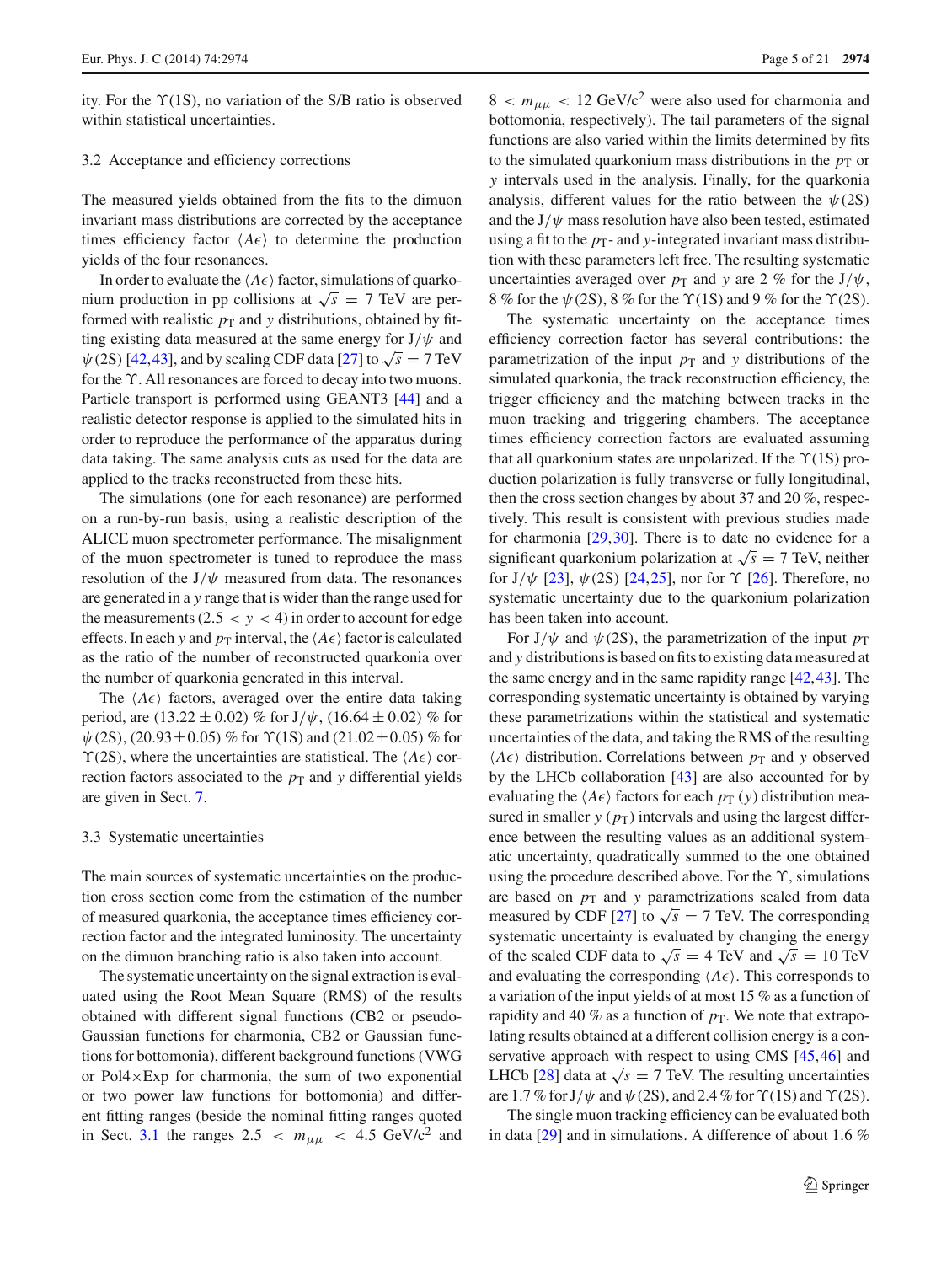is observed which varies as a function of the muon pseudorapidity and  $p<sub>T</sub>$ . The impact of this difference on  $\langle A \epsilon \rangle$  is quantified by replacing the single muon tracking efficiencies obtained from the simulated detector response with the values measured in the data. An additional uncertainty arising from the correlated inefficiency in the tracking chambers was evaluated and amounts to 2.5 % at the dimuon level. The resulting uncertainty on the corrected quarkonium yields amounts to 6.5 % for all resonances.

Concerning the trigger efficiency, a small difference is observed between data and simulations for the trigger response function. To account for this difference, a procedure similar to the one used for the systematic uncertainty on the track reconstruction efficiency is applied. The effect on  $\langle A \epsilon \rangle$  amounts up to 2 % for all resonances. Additional uncertainties come from the method used to determine the RPC efficiency from data (2 %) and from the efficiency of the MB trigger condition for events where a quarkonium is produced (2 %). The latter uncertainty is evaluated by means of a sample of events collected with a stand-alone dimuon trigger (without MB condition): the difference between the number of quarkonia reconstructed in such sample with and without the offline requirement of the MB condition is retained as uncertainty.

The difference observed in the simulations for different  $\chi^2$  cuts on the matching between the tracks reconstructed in the tracking chambers and those reconstructed in the trigger chambers leads to a systematic uncertainty of  $1\%$  on  $\langle A\epsilon \rangle$ , independent from  $p_T$  and  $y$ .

Finally, the uncertainty on the integrated luminosity amounts to 5 %. It includes contributions from the MB trigger cross section (3.5  $\%$  [\[38\]](#page-14-22)), the MB trigger purity (3  $\%$ , evaluated by varying the cuts defining the beam-beam and beam-gas collisions), possible effects on the MB trigger cross section from V0 aging between the moment when the vdM scan was performed and the data taking period (1.5 %), the effects of V0 after-pulses and other instrumental effects on the MB trigger counts (1.5 %, evaluated from fluctuations in the ratio of the MB trigger rate to a reference trigger rate provided by the T0).

A summary of the different systematic sources is given in Table [1](#page-5-1) and the systematic uncertainties associated to the *p*<sup>T</sup> and *y* differential cross sections are listed in Sect. [7.](#page-11-0) Concerning the  $p_T$  and *y* dependence of these systematic uncertainties, the uncertainty associated to the luminosity is considered a global scale uncertainty, as is the uncertainty of the quarkonia branching ratio to dimuons. The one associated to the input MC parametrization is considered as largely point-to-point correlated. All other sources are considered as predominantly uncorrelated.

## <span id="page-5-0"></span>**4 Results**

4.1 Integrated and differential production cross sections of  $J/\psi$  and  $\psi$  (2S)

The measured inclusive  $J/\psi$  and  $\psi$  (2S) production cross sections in pp collisions at  $\sqrt{s} = 7$  TeV in the rapidity range  $2.5 < v < 4$  are:

 $\sigma_{J/\psi} = 6.69 \pm 0.04$  (stat)  $\pm 0.63$  (syst)  $\mu$ b, for  $0 < p_T <$ 20 GeV/c,

 $\sigma_{\psi(2S)} = 1.13 \pm 0.07$ (stat)  $\pm 0.19$ (syst)  $\mu$ b, for  $0 < p_T <$ 12 GeV/c.

The measured  $J/\psi$  production cross section is in good agreement with the previously published ALICE result [\[29,](#page-14-13) [30](#page-14-14)].

Figure [2](#page-6-0) shows the differential production cross sections of  $J/\psi$  (top) and  $\psi$  (2S) (bottom) as a function of  $p_T$  (left) and rapidity (right). In all figures, the error bars represent the statistical uncertainties whereas the boxes correspond to the systematic uncertainties. The systematic uncertainty on the luminosity is quoted in the legend. This analysis extends the  $p_T$  range of the  $J/\psi$  measurement with respect to the previous ALICE measurement [\[29](#page-14-13),[30\]](#page-14-14) from 8 to 20 GeV/c.

The  $p_T$  differential cross sections are compared with the values reported by the LHCb collaboration [\[42](#page-14-26)[,43](#page-14-27)]. The LHCb data points in Fig. [2](#page-6-0) correspond to the sum of prompt and *b*-meson decays quarkonium productions. For the  $J/\psi$ cross sections (Fig. [2,](#page-6-0) top left), a good agreement is observed between the two experiments. The comparison to the LHCb results for the  $p_T$  dependence of  $\psi$  (2S) cross section (Fig. [2,](#page-6-0) bottom left) is not straightforward due to the different rapidity ranges. The ALICE measurement tends to be slightly higher than the one reported by LHCb, except at very low  $p<sub>T</sub>$ . Still, the results are in agreement within systematic uncertainties.

<span id="page-5-1"></span>**Table 1** Relative systematic uncertainties on the quantities associated to quarkonium cross section measurement. Into brackets, values correspond to the minimum and the maximum as a function of  $p_T$  and  $y$ 

| Source                    | $J/\psi$ (%)    | $\psi(2S)$ (%)  | $\Upsilon(1S)$ (%) | $\Upsilon(2S)$ (%) |
|---------------------------|-----------------|-----------------|--------------------|--------------------|
| Luminosity                |                 |                 |                    | 5                  |
| Signal extraction         | $2(2-15)$       | $8(7.5-11)$     | $8(8-13)$          | 9                  |
| Input MC parametrization  | $1.7(0.1-1.8)$  | $1.7(0.4-2.4)$  | $2.4(0.6-4.5)$     | 2.4                |
| Trigger efficiency        | $3.5(3-5)$      | $3.5(3-5)$      |                    | 3                  |
| Tracking efficiency       | $6.5(4.5-11.5)$ | $6.5(4.5-11.5)$ | $6.5(5.1-10.5)$    | 6.5                |
| Tracking-trigger matching |                 |                 |                    |                    |
|                           |                 |                 |                    |                    |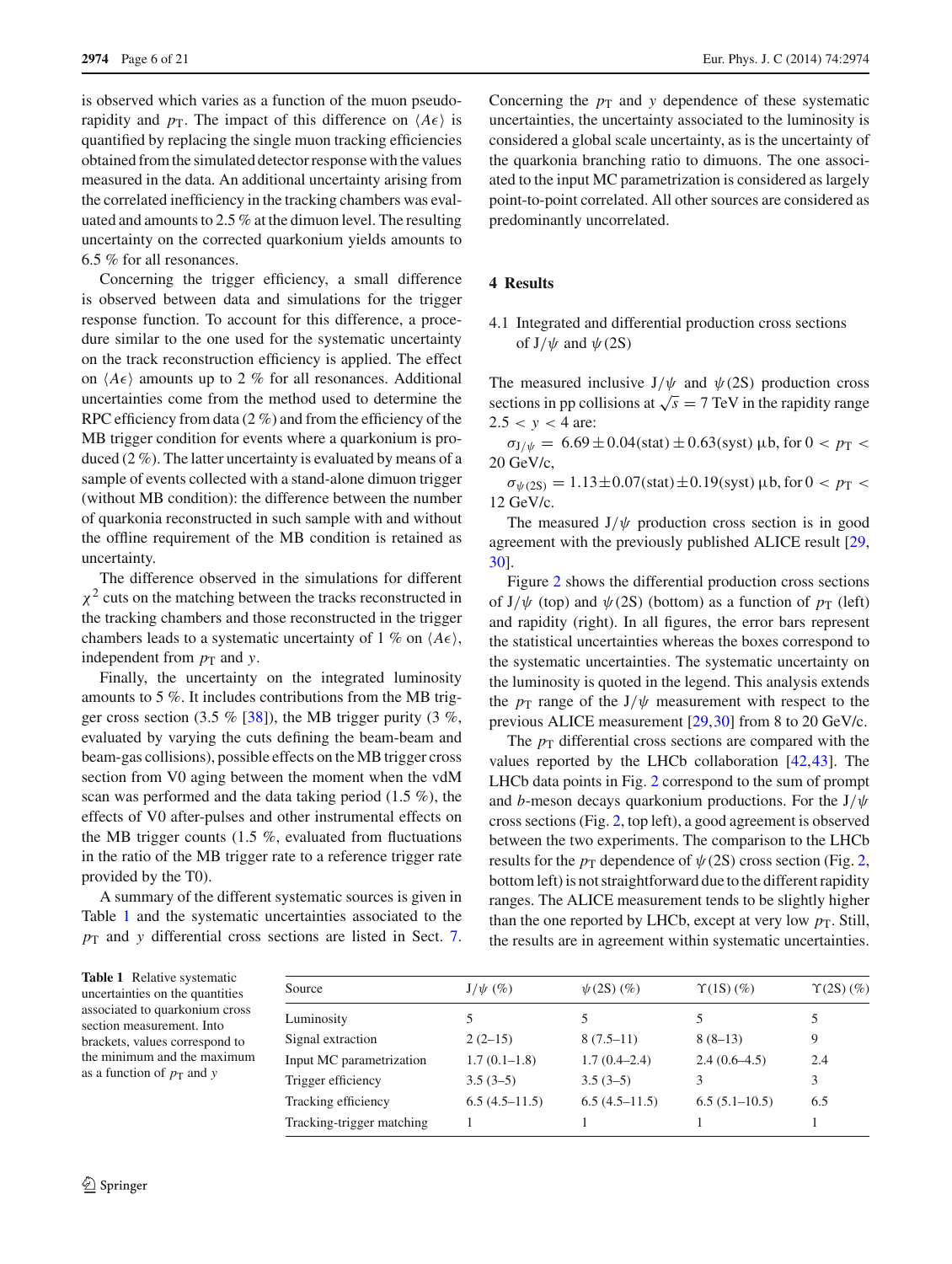



<span id="page-6-0"></span>**Fig. 2** Differential production cross sections of  $J/\psi$  (*top*) and  $\psi$  (2S) (*bottom*) as a function of  $p_T$  (*left*) and *y* (*right*). The results are compared to previous ALICE results [\[29](#page-14-13)[,30\]](#page-14-14) and LHCb measurements [\[42](#page-14-26)[,43](#page-14-27)].

The differential cross sections of  $J/\psi$  as a function of rapidity (Fig. [2,](#page-6-0) top right) are compared to the previous mea-surements reported by ALICE [\[29](#page-14-13)[,30](#page-14-14)] and LHCb [\[42](#page-14-26)]. The results are in good agreement. Furthermore, the ALICE  $J/\psi$ measurement at mid-rapidity in the di-electron channel complements the forward rapidity measurement and allows to present the  $J/\psi$  differential cross section over a broad rapidity range for  $p<sub>T</sub>$  down to zero. The rapidity dependence of the inclusive  $\psi$  (2S) production cross section at forward rapidity (Fig. [2,](#page-6-0) bottom right) is measured for the first time at  $\sqrt{s}$  = 7 TeV.

The inclusive  $\psi$ (2S)-to-J/ $\psi$  cross section ratio at  $\sqrt{s}$  = 7 TeV, integrated over  $p_T$  and *y*, is  $\sigma_{\psi(2S)}/\sigma_{J/\psi} = 0.170 \pm$  $0.011$ (stat.)  $\pm 0.013$ (syst). To obtain this ratio, the same fit function (CB2 or pseudo-Gaussian function) is used for both resonances, for all the cases described in Sect. [3.3.](#page-4-0) The mean of the resulting distribution is used as the central value and its RMS is used as the systematic uncertainty on signal extraction. The other sources of systematic uncertainty cancel out in the ratio, except for the uncertainty on the  $\langle A \epsilon \rangle$  factors. As a consequence of the adopted procedure, some differences between this value and the ratio of the integrated cross sections are expected.

The *open symbols* are the reflection of the positive-y measurements with respect to  $y = 0$ . The *vertical error bars* and the *boxes* represent the statistical and systematic uncertainties, respectively

Figure [3](#page-7-1) presents the  $\psi$ (2S)-to-J/ $\psi$  cross section ratio as a function of  $p_T$  (left) and *y* (right). This ratio increases with  $p<sub>T</sub>$ , whereas it shows little or no dependence on rapidity. The comparison with the LHCb measurement (left) shows a reasonable agreement, even though this analysis presents the ratio between inclusive cross sections whereas the LHCb collaboration reports the ratio between prompt particle cross sections, thus removing the contribution from *b*-meson decays. Assuming that the  $\psi$  (2S)-to-J/ $\psi$  cross section ratio is independent of *y* over the entire rapidity range, as confirmed by ALICE measurements, and multiplying it by the branching ratio of  $\psi$ (2S) decaying into J/ $\psi$  plus anything  $BR_{\psi(2S) \to J/\psi} = 60.3 \pm 0.7 \%$  [\[39](#page-14-23)], one gets the fraction of inclusive  $J/\psi$  coming from  $\psi$  (2S) decay  $f^{\psi(2S)} = 0.103 \pm 0.007$ (stat)  $\pm 0.008$ (syst).

# 4.2 Integrated and differential production cross sections of  $\Upsilon(1S)$  and  $\Upsilon(2S)$

The measured inclusive  $\Upsilon(1S)$  and  $\Upsilon(2S)$  production cross sections, integrated over 2.5  $\lt$  *y*  $\lt$  4 and 0  $\lt$  *p*<sub>T</sub>  $\lt$ 12 GeV/c, are: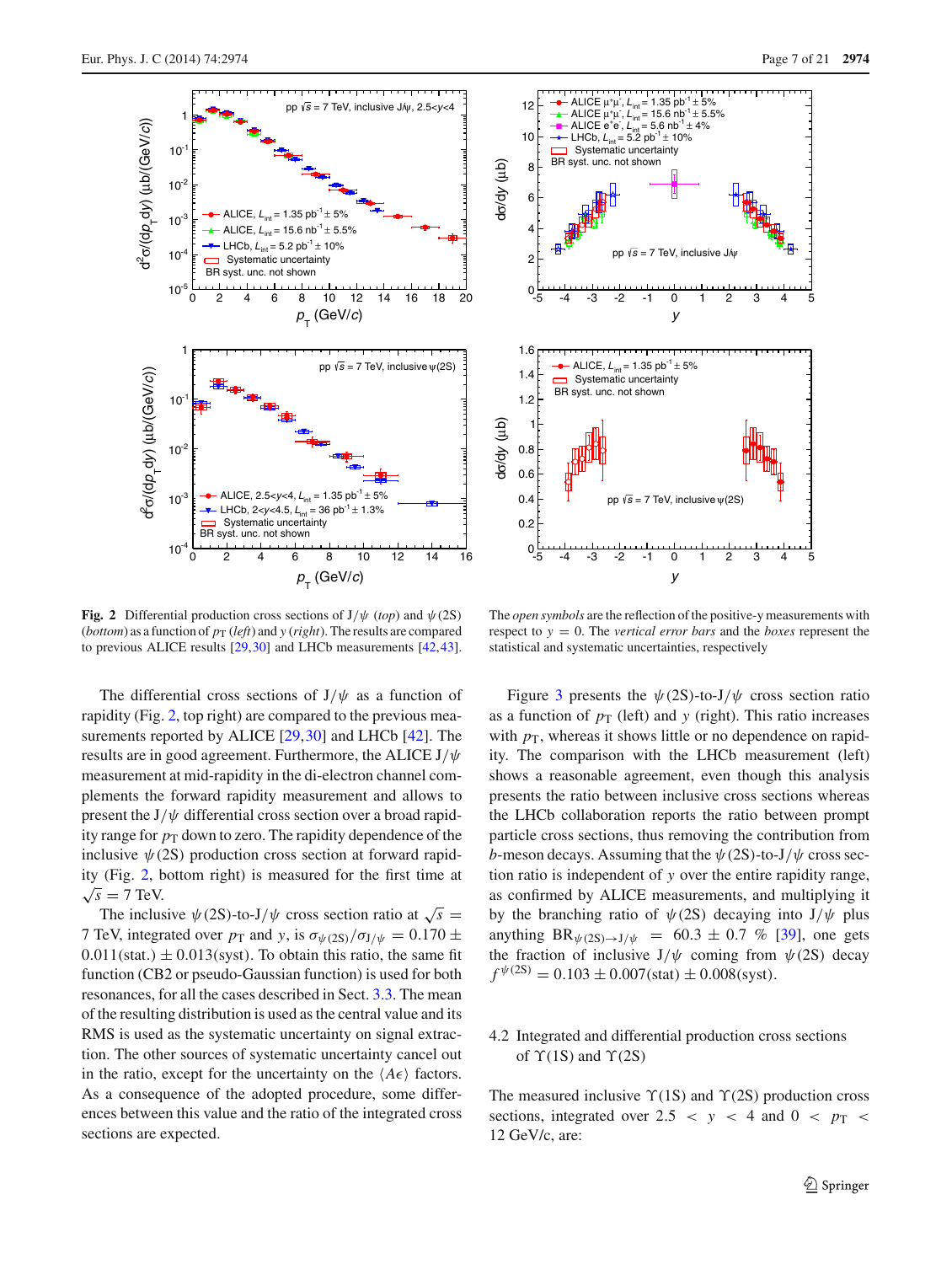

**Fig. 3**  $\psi$ (2S)/J/ $\psi$  ratio as a function of  $p_T$  (*left*) compared to LHCb measurement [\[43\]](#page-14-27) and as a function of rapidity (*right*)

<span id="page-7-1"></span>

<span id="page-7-2"></span>**Fig. 4** Differential cross section of  $\Upsilon(1S)$  as a function of  $p_T$  (*left*) and differential cross sections of  $\Upsilon(1S)$  and  $\Upsilon(2S)$  as function of rapidity (*right*), measured by ALICE, LHCb [\[28\]](#page-14-12) and CMS [\[45](#page-14-31)[,46](#page-14-32)]. The *open symbols* are reflected with respect to  $y = 0$ 

 $\sigma_{\Upsilon(1S)} = 54.2 \pm 5.0$ (stat)  $\pm 6.7$ (syst)nb  $\sigma_{\Upsilon(2S)} = 18.4 \pm 3.7({\rm stat}) \pm 2.9({\rm syst})$ nb.

The total number of  $\Upsilon(1S)$  extracted from the data allows to measure its differential production cross section in five  $p<sub>T</sub>$ intervals and three rapidity intervals. For the  $\Upsilon(2S)$ , on the contrary, no differential analysis could be performed due to the limited number of events.

Figure [4](#page-7-2) presents the  $\Upsilon(1S)$  differential production cross section as a function of  $p_T$  (left) and the differential cross sections of  $\Upsilon(1S)$  and  $\Upsilon(2S)$  as a function of rapidity (right). The  $\Upsilon(1S)$   $p_T$  differential cross sections are compared to the values reported by the LHCb collaboration [\[28\]](#page-14-12) in the same rapidity range  $(2.5 < y < 4)$ . The results are in good agreement. The  $\Upsilon(1S)$  and  $\Upsilon(2S)$  differential cross sections as a function of rapidity (Fig. [4](#page-7-2) right) are presented together with the LHCb  $[28]$  and CMS  $[45, 46]$  $[45, 46]$  measurements for  $p_T$ down to zero. The measurements from ALICE and LHCb are in good agreement for both  $\Upsilon$  states.

The  $\Upsilon(2S)$ -to- $\Upsilon(1S)$  cross section ratio at  $\sqrt{s} = 7$  TeV integrated over  $p_T$  and *y* is:  $\sigma_{\Upsilon(2S)}/\sigma_{\Upsilon(1S)} = 0.34 \pm 1$  $0.10(stat) \pm 0.02(syst)$ . This ratio is in agreement with the one measured by the LHCb experiment [\[28\]](#page-14-12). Using a branching ratio for  $\Upsilon(2S)$  decaying into  $\Upsilon(1S)$  plus anything  $BR_{\Upsilon(2S) \to \Upsilon(1S)} = 26.5 \pm 0.5$  % [\[39](#page-14-23)], one gets the fraction of inclusive  $\Upsilon(1S)$  coming from  $\Upsilon(2S)$  decay  $f^{\Upsilon(2S)}$  =  $0.090 \pm 0.027$ (stat)  $\pm 0.005$ (syst).

#### <span id="page-7-0"></span>**5 Model comparison**

# 5.1 Differential production cross sections as a function of  $p_T$

The measured inclusive  $J/\psi$  differential production cross section as a function of  $p<sub>T</sub>$  is compared to three theoretical calculations performed in the CSM (Fig. [5\)](#page-8-0): two complete calculations at LO and NLO respectively and a third calculation, called NNLO\*, that includes the leading- $p<sub>T</sub>$ contributions appearing at NNLO [\[47](#page-14-33)]. In agreement with the authors, the calculations are scaled by a factor 1/0.6 to account for the fact that they correspond to direct  $J/\psi$ production, whereas they are compared to inclusive measurements. This scaling factor is obtained by assuming that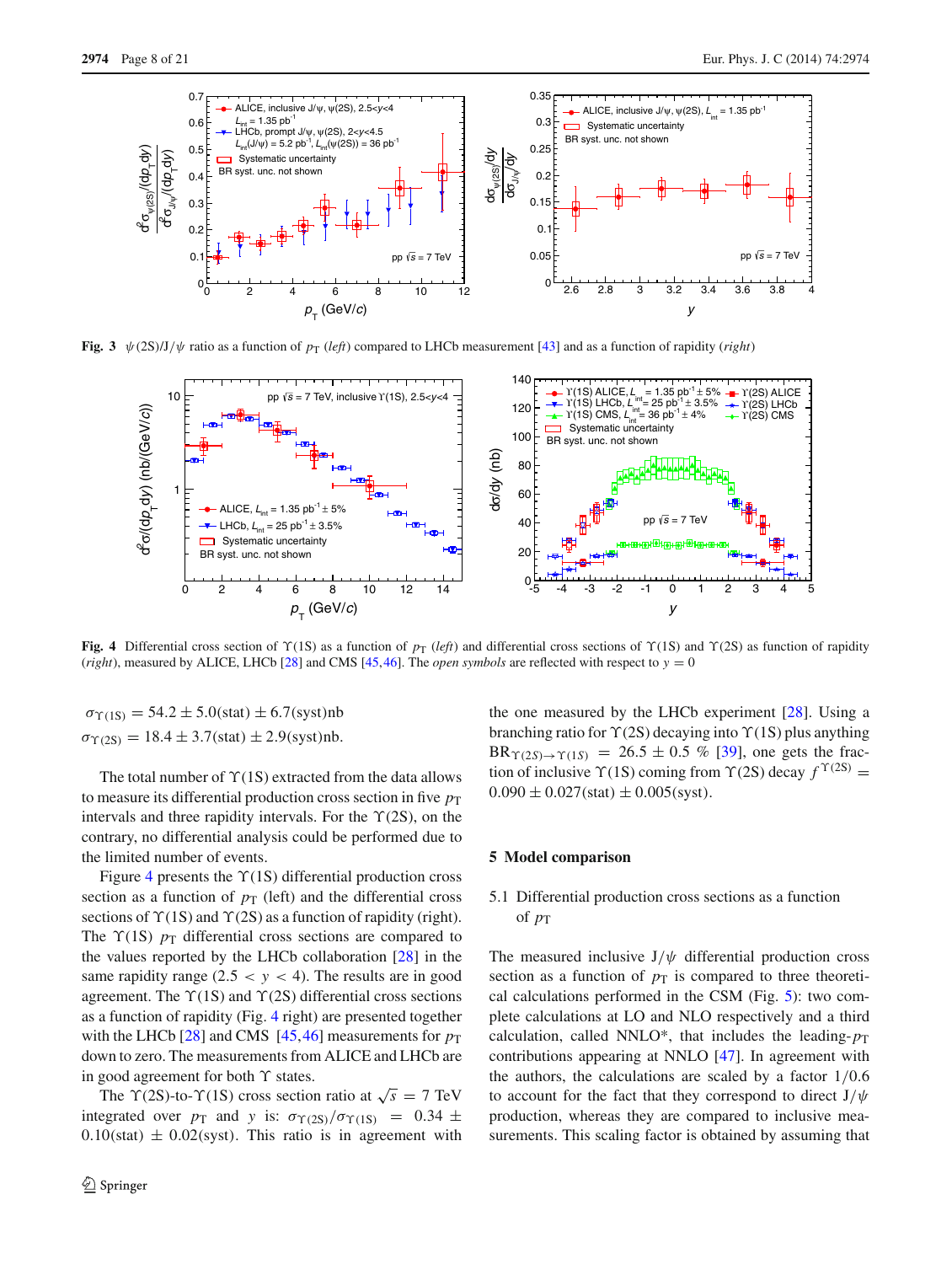

<span id="page-8-0"></span>**Fig. 5** Inclusive  $J/\psi$  differential production cross section as a function of  $p_T$ , compared to several scaled CSM calculations for direct  $J/\psi$  [\[47](#page-14-33)]. Details on the calculations are given in the text

about 20 % of the inclusive  $J/\psi$  come from  $\chi_c$  decay [\[48](#page-14-34)], 10 % from  $\psi$  (2S) (factor  $f^{\psi$  (2S), Sect. [4\)](#page-5-0) and 9 % from *b*mesons [\[42](#page-14-26)]. The LO calculation underestimates the data for  $p_T > 2$  GeV/c and the  $p_T$  dependence is much steeper than the measured one. At NLO, the  $p_T$  dependence is closer to that of the data, but the calculation still underestimates the measured cross section. The addition of some NNLO contributions further improves the agreement between data and theory concerning the  $p<sub>T</sub>$  dependence and further reduces the difference between the two, at the price of larger theoretical uncertainties.

Using a constant scaling factor for the direct-to-inclusive  $J/\psi$  production cross section ratio requires that the  $p_T$  distributions of direct and decay  $J/\psi$  have the same shape. This assumption is a rather crude approximation and for instance the LHCb collaboration has measured a significant increase of the fraction of  $J/\psi$  from *b*-meson decay with  $p_T$  up to 30 % for  $p_T > 14$  GeV/c [\[42](#page-14-26)]. Properly accounting for these variations would improve the agreement between data and theory at large  $p_T$ .

Figure [6](#page-9-0) presents the comparison of the inclusive  $J/\psi$  differential production cross section (top), the inclusive  $\psi(2S)$ differential production cross section (middle) and the ratio between the two (bottom) as a function of  $p<sub>T</sub>$  to two NRQCD calculations for prompt  $J/\psi$  and  $\psi$  (2S) production at NLO from  $[49]$  (left) and  $[19]$  $[19]$  (right). As discussed with the authors, a number of theoretical uncertainties cancels out when forming the  $\psi$ (2S)-to-J/ $\psi$  ratio and the theory bands shown in the bottom panels are obtained by taking the ratio of the  $\psi$ (2S) and J/ $\psi$  upper and lower bounds from top and middle panels separately, rather than forming all four combinations.

The NRQCD calculations include both the same leading order Color-Singlet (CS) contributions as the one shown in Fig. [5](#page-8-0) and Color-Octet (CO) contributions that are adjusted to experimental data by means of so-called Long-Range Matrix Elements (LRME). The two calculations differ in the LRME parametrization: the first (left panels of Fig. [6\)](#page-9-0) uses three matrix elements whereas the second (right panels of Fig. [6\)](#page-9-0) uses only two linear combinations of these three elements. Other differences include: the data sets used to fit these matrix elements, the minimum  $p<sub>T</sub>$  above which the calculation is applicable and the way by which contributions from  $\chi_c$  decays into prompt  $J/\psi$  and  $\psi$  (2S) productions are accounted for. The first calculation has significantly larger uncertainties than the second for both the  $J/\psi$  cross section and the  $\psi$ (2S)-to-J/ $\psi$  ratio. This is a consequence of the differences detailed above and in particular the fact that the fits start at a lower  $p<sub>T</sub>$  and include a larger number of data sets.

Both calculations show reasonable agreement with data for all three observables. As it is the case for the CSM calculations, properly accounting for the contribution from *b*meson decays to both  $J/\psi$  and  $\psi$  (2S) inclusive productions in either the data or the theory would further improve the agreement at high  $p_T$ .

In the CSM, the direct  $\psi(2S)$  to direct  $J/\psi$  ratio is a constant, independent of  $p<sub>T</sub>$  and rapidity. It corresponds to the square of the ratio between the  $\psi(2S)$  and  $J/\psi$  wave functions at the origin and amounts to about  $0.6 \, [47]^3$  $0.6 \, [47]^3$  $0.6 \, [47]^3$  $0.6 \, [47]^3$ . This value, scaled by the direct-to-inclusive  $J/\psi$  and  $\psi$  (2S) ratios (0.6 for  $J/\psi$ , as discussed above, and 0.85 for  $\psi$  (2S) [\[43](#page-14-27)]), becomes 0.42. It is larger than the  $p_T$ -integrated measurement quoted in Sect. [4](#page-5-0) and matches the values measured for  $p_T > 9$  GeV/c.

Concerning the increase of the inclusive  $\psi$  (2S)-to-J/ $\psi$ cross section ratio as a function of  $p<sub>T</sub>$  observed in the data, a fraction originates from the contribution of  $\psi$  (2S) and  $\chi_c$ decays. Assuming that the direct production of all charmonium states follows the same  $p<sub>T</sub>$  distribution, as it is the case in the CEM, the transverse momentum of  $J/\psi$  coming from the decay of the higher mass resonances must be smaller than the one of the parent particle. This results in an increase of the corresponding contribution to the inclusive cross section ratio as a function of  $p<sub>T</sub>$ . The  $p<sub>T</sub>$  dependence resulting from this effect on the inclusive  $\psi$ (2S)-to-J/ $\psi$  cross section ratio has been investigated using PYTHIA [\[51](#page-14-36)] for decaying the parent particle into a  $J/\psi$ . The result is normalized to our measured integrated  $\psi$ (2S)-to-J/ $\psi$  cross section ratio and compared to the data in Fig. [7.](#page-10-0) As expected, an increase of the ratio is observed with increasing  $p<sub>T</sub>$  but it is not sufficient to explain the trend observed in the data. This indicates that the increase observed in the data cannot be entirely explained with simple decay kinematics arguments and that other effects must be taken into account. A non-constant ratio can already be

<span id="page-8-1"></span><sup>&</sup>lt;sup>3</sup> There is no uncertainty on this quantity because none is quoted for the  $\psi$ (2S) wave function taken from [\[50\]](#page-14-37).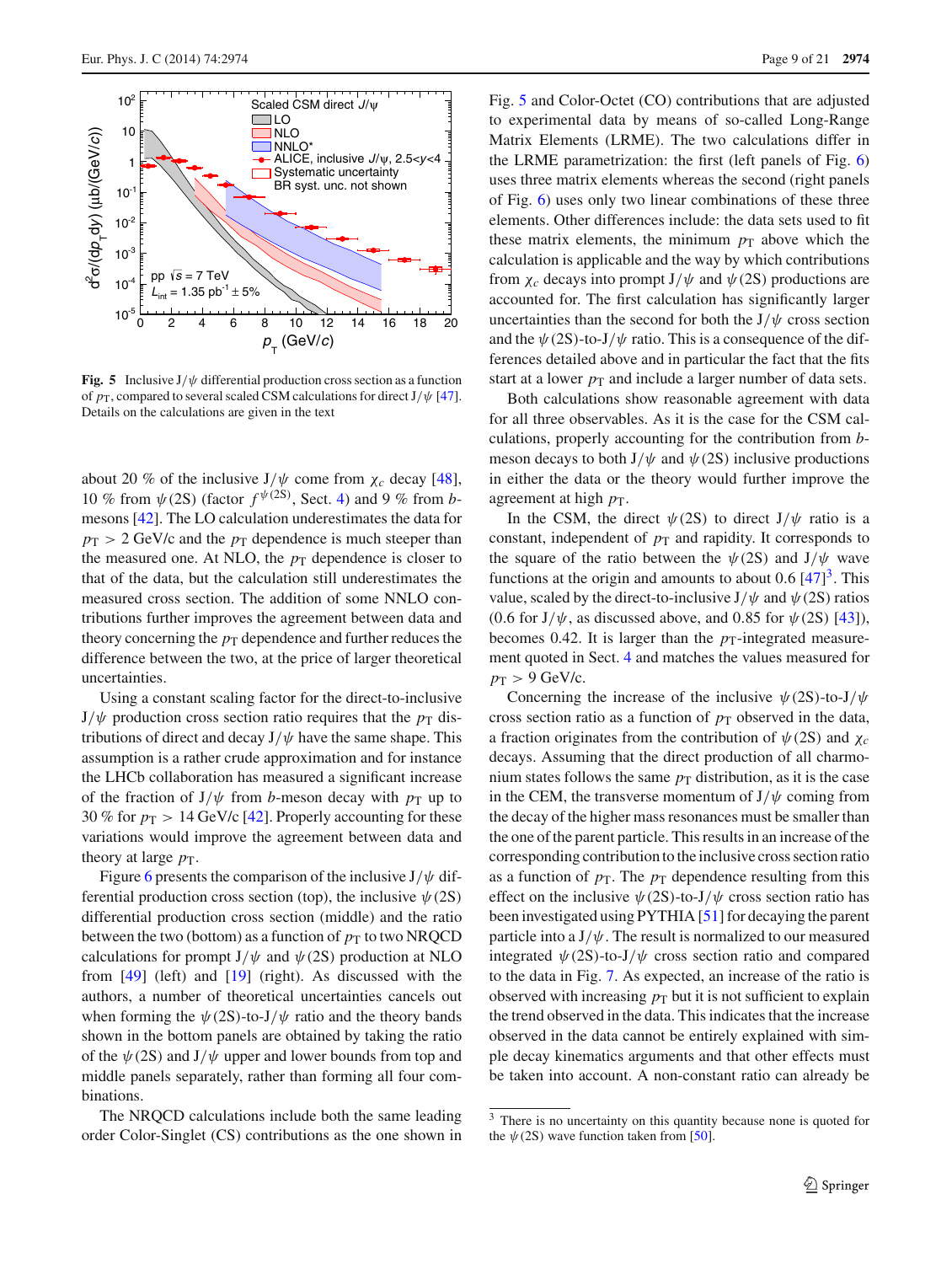expected in the simplest case of CSM, where different diagram contributions to S- and P- wave charmonia production are expected, resulting in different feed-down contributions to  $J/\psi$  and  $\psi$  (2S). On top of this Color-Octet contributions can also be added, as done in the NRQCD framework. The proper accounting of such contributions is sufficient to reproduce the trend observed in the data, as shown in Fig. [6,](#page-9-0) bottom panels.

In Fig. [8,](#page-10-1) the inclusive  $\Upsilon(1S)$  differential production cross section as a function of  $p<sub>T</sub>$  is compared to three CSM calculations [\[52](#page-14-38)] (left) and to NRQCD [\[19](#page-14-6)] (right).

The CSM calculations are the same as for the  $J/\psi$ : two complete calculations at LO and NLO respectively and a calculation, called NNLO<sup>\*</sup>, that includes the leading- $p_T$  contributions appearing at NNLO [\[52\]](#page-14-38). They have been scaled by a factor  $1/0.6$  to account for the contributions of  $\Upsilon(2S)$ (9 %, factor *f* ϒ(2S) , Sect. [4\)](#page-5-0), ϒ(3S) (∼ 1%[\[28](#page-14-12)]) and χ*<sup>b</sup>* (χ*b*(1P) ∼ 20 % [\[53\]](#page-14-39) and χ*b*(2P)∼ 10 % [\[54\]](#page-14-40)) decaying into  $\Upsilon(1S)$ . The comparison between these calculations and the data shows qualitatively the same features as for the  $J/\psi$  case: the LO calculation underestimates the data for  $p_T > 4$  GeV/c and falls too rapidly with increasing  $p<sub>T</sub>$ . The  $p<sub>T</sub>$  dependence



<span id="page-9-0"></span>**Fig. 6** Inclusive J/ψ differential production cross section (*top*), inclusive ψ(2S) differential production cross section (*middle*) and inclusive  $\psi$ (2S)-to-J/ $\psi$  ratio (*bottom*) as a function of  $p_T$  compared to two NRQCD calculations from [\[49](#page-14-35)] (*left*) and [\[19\]](#page-14-6) (*right*)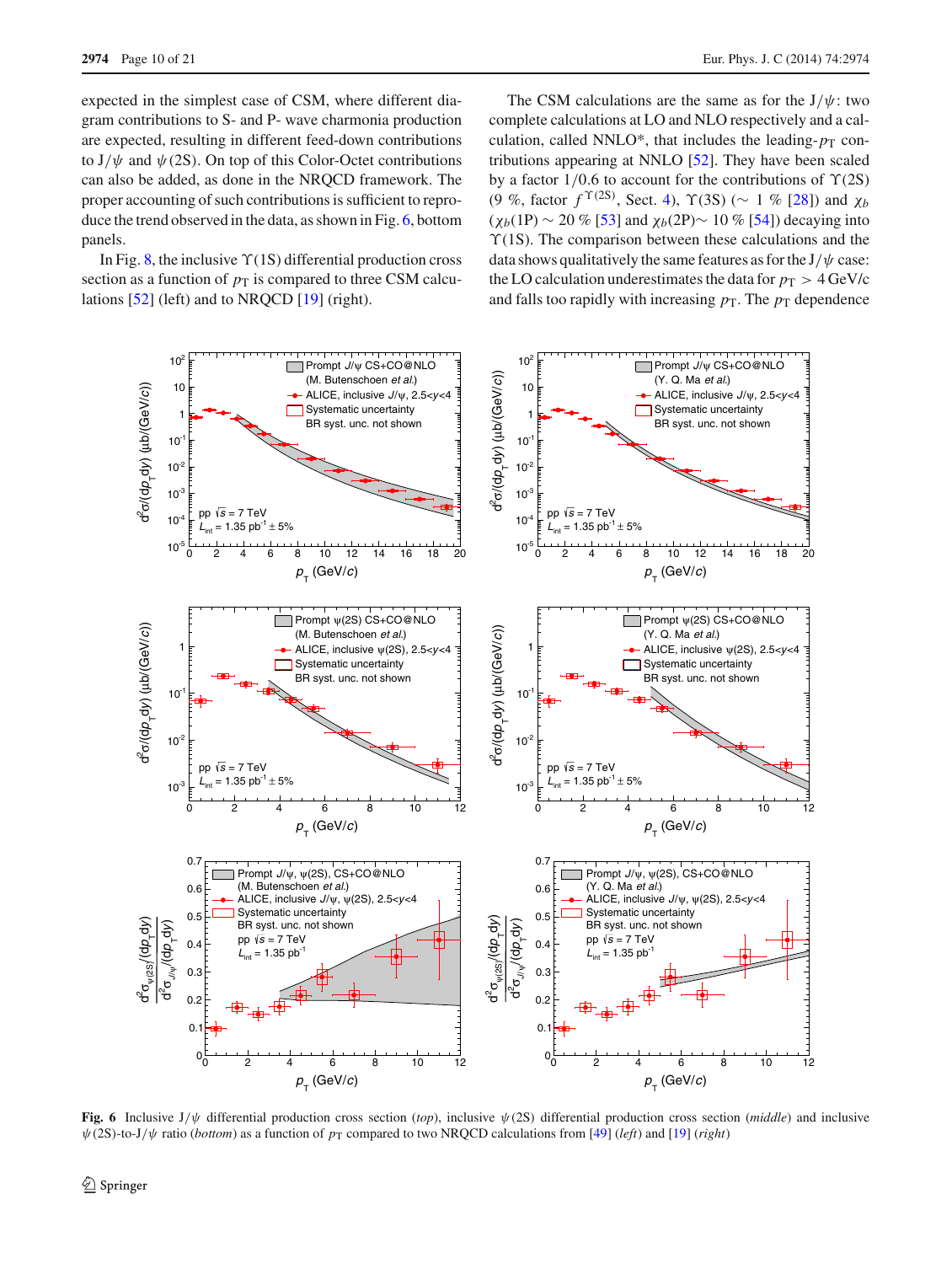

<span id="page-10-0"></span>**Fig. 7** Inclusive  $\psi$  (2S)-to-J/ $\psi$  cross section ratio as a function of  $p_T$ compared to a simulation in which all direct quarkonia are considered to have the same  $p<sub>T</sub>$  distribution and only kinematic effects due to the decay of higher mass resonances are taken into account, using PYTHIA [\[51](#page-14-36)]

of the NLO calculation is closer to that of the data, but the calculation still underestimates the cross section over the full  $p_T$  range. A good agreement is achieved at NNLO, but over a limited  $p<sub>T</sub>$  range and with large theoretical uncertainties.

The NRQCD calculation is performed by the same group as in Fig. [6](#page-9-0) (right) for the  $J/\psi$  and  $\psi$  (2S) [\[19](#page-14-6)]. It includes all the feed-down contributions from  $\Upsilon(2S)$ ,  $\Upsilon(3S)$  and  $\chi_b$ . In the limited  $p<sub>T</sub>$  range of our measurement, the theory overestimates the data. This disagreement becomes smaller for increasing  $p<sub>T</sub>$  as it is also the case for the LHCb data [\[28\]](#page-14-12).

In the CSM, the direct  $\Upsilon(2S)$  to direct  $\Upsilon(1S)$  cross section ratio is a constant equal to 0.45 [\[52\]](#page-14-38). In order to compare this value to the measurement quoted in Sect. [4,](#page-5-0) it must be scaled by the direct-to-inclusive  $\Upsilon(1S)$  and  $\Upsilon(2S)$  ratios. For  $\Upsilon(1S)$ , we use a scaling factor of 0.6, as discussed above. For  $\Upsilon(2S)$ , we consider a 5 % contribution from  $\Upsilon(3S)$  [\[28](#page-14-12)] and neglect the contribution from  $\chi_b$ , which has not been measured to date. We get an upper limit for the  $\Upsilon(2S)$  direct-to-



<span id="page-10-1"></span>**Fig. 8** Differential inclusive production cross section of  $\Upsilon(1S)$  as a function of  $p_T$  compared to three scaled CSM calculations of direct  $\Upsilon(1S)$  [\[52](#page-14-38)] (*left*) and a NRQCD calculation of inclusive ϒ(1S) [\[55,](#page-14-41)[56](#page-14-42)] (*right*)



<span id="page-10-2"></span>**Fig. 9** Differential inclusive production cross sections of J/ψ (*left*) and ϒ(1S) (*right*) as a function of *y* compared to a CSM calculation at LO [\[52](#page-14-38)]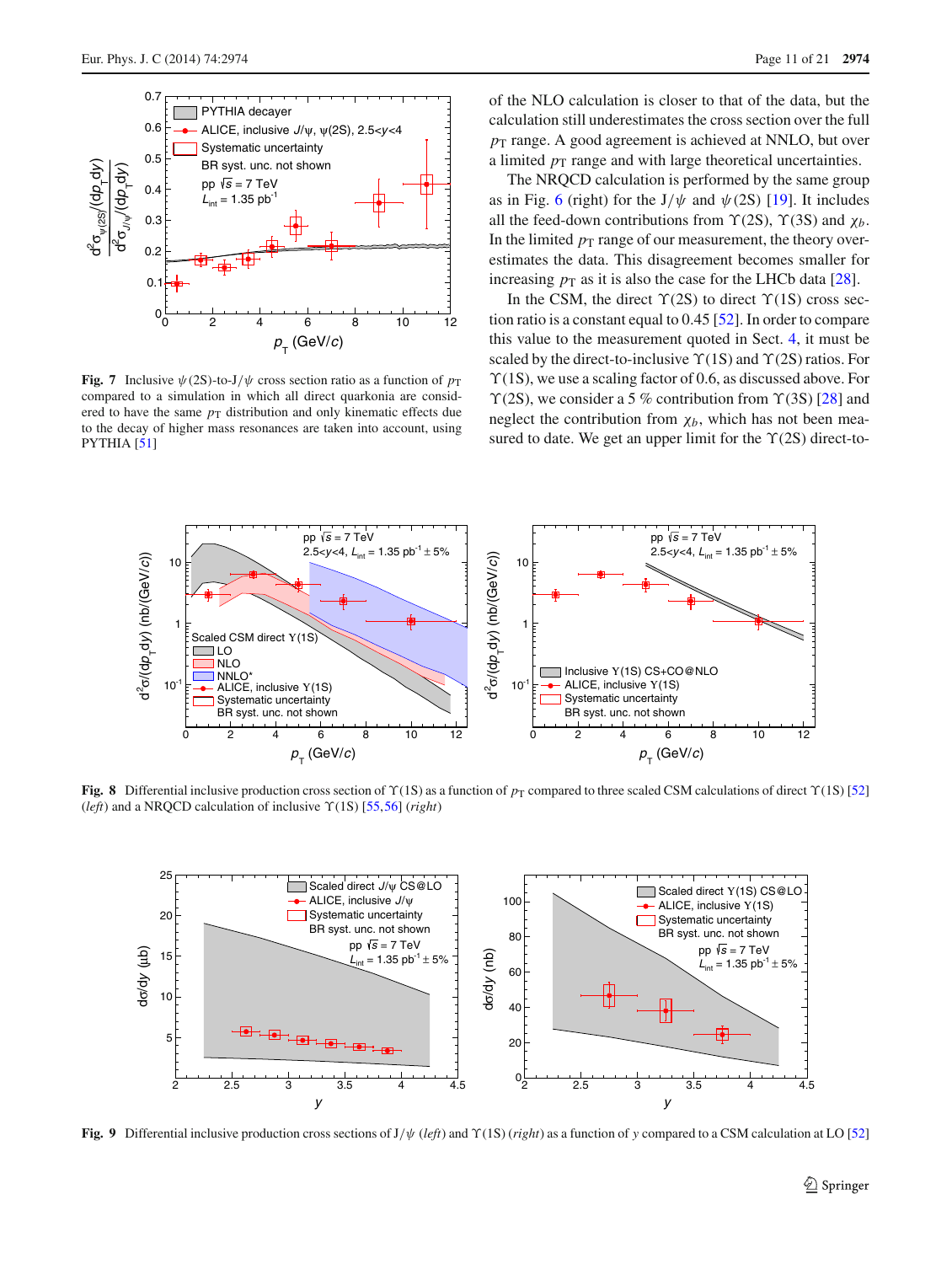inclusive ratio of 0.95 and consequently a lower limit for the scaled direct  $\Upsilon(2S)$ -to- $\Upsilon(1S)$  ratio of 0.28. This lower limit is in good agreement with the measurement. We note that the measurement is also in good agreement with a NRQCD calculation performed at LO, as described in [\[57](#page-14-43)].

# 5.2 Differential production cross sections as a function of rapidity

Since the LO CSM calculations described in the previous section extend down to zero  $p<sub>T</sub>$  they can be integrated over  $p<sub>T</sub>$ and evaluated as a function of the quarkonium rapidity. The result is compared to the measured inclusive differential cross sections of  $J/\psi$  and  $\Upsilon(1S)$  in Fig. [9.](#page-10-2) As for the  $p_T$  differential cross sections, the calculations are scaled by the direct-toinclusive ratios described in the previous section (1/0.6 for  $J/\psi$  and  $\Upsilon(1S)$ ). Extending the calculation down to zero  $p_T$ results in large theoretical uncertainties: a factor four to five between the lower and upper bounds. The magnitude of the calculations is in agreement with the measurements. It is also worth noting that these calculations have no free parameters.

# **6 Conclusion**

<span id="page-11-1"></span>**Table 2** Integrated raw and cross sections of  $J/$  $\psi$ (2S),  $\Upsilon$ (1*S*) and  $\Upsilon$ (2 collisions at  $\sqrt{s} = 7$  Te

In conclusion, the inclusive production cross sections of  $J/\psi$ ,  $\psi$ (2S),  $\Upsilon$ (1S) and  $\Upsilon$ (2S) as a function of  $p_T$  and *y* have been measured using the ALICE detector at forward rapidity  $(2.5 \lt y \lt 4)$  in pp collisions at a centre of mass energy  $\sqrt{s}$  = 7 TeV. For J/ $\psi$ , the measurements reported here represent an increase by a factor of about 80 in terms of luminosity with respect to published ALICE results, whereas they are the first ALICE measurements for the other three quarkonium states. The measured inclusive cross sections,

integrated over  $p_T$  and *y* are:  $\sigma_{J/\psi} = 6.69 \pm 0.04 \pm 0.63 \,\mu b$ ,  $\sigma_{\psi(2S)} = 1.13 \pm 0.07 \pm 0.19 \,\mu b, \sigma_{\Upsilon(1S)} = 54.2 \pm 5.0 \pm 6.7 \,\text{nb}$ and  $\sigma_{\Upsilon(2S)} = 18.4 \pm 3.7 \pm 2.9$  nb, where the first uncertainty is statistical and the second one is systematic, assuming no quarkonium polarization. Measuring both  $J/\psi$  and  $\psi$ (2S) cross sections with the same apparatus and the same data set allows deriving the fraction of inclusive  $J/\psi$  that comes from  $\psi$ (2S) decay with reduced systematic uncertainties:  $f^{\psi(2S)} = 0.103 \pm 0.007 \pm 0.008$ . Similarly, the fraction of inclusive  $\Upsilon(1S)$  that comes from  $\Upsilon(2S)$  decay is  $f^{\Upsilon(2S)} = 0.090 \pm 0.027 \pm 0.005.$ 

These results are in good agreement with measurements from the LHCb experiment over similar  $p<sub>T</sub>$  and *y* ranges. For  $\Upsilon(1S)$  and  $\Upsilon(2S)$  they complement the measurements from CMS at mid-rapidity ( $|y| < 2.4$ ). They are also in good agreement with NRQCD calculations for which the matrix elements have been fitted to data sets from Tevatron, RHIC and LHC, among others. In the CSM, both LO and NLO calculations underestimate the data at large  $p<sub>T</sub>$  as it was the case at lower energy. The addition of the leading- $p<sub>T</sub>$  NNLO contributions helps to reduce this disagreement at the price of larger theoretical uncertainties. LO calculations reproduce qualitatively the data at low  $p<sub>T</sub>$  and the rapidity dependence of the  $p_T$ -integrated cross sections.

# <span id="page-11-0"></span>**7 Integrated and differential quarkonia yields and cross sections**

In the following tables, the systematic uncertainties correspond to the quadratic sum of the different sources presented in Sect. [3.3](#page-4-0) without the contribution from the luminosity and the branching ratios.  $A \epsilon$  corresponds to the acceptance times efficiency factor (Tables [2,](#page-11-1) [3,](#page-12-0) [4,](#page-12-1) [5](#page-13-9) and [6\)](#page-13-10).

| $0 < p_{\rm T} < 20$ (GeV/c)<br>2.5 < y < 4 | $N \pm$ stat     | $A\epsilon \pm$ stat $(\% )$ | $\sigma \pm$ stat $\pm$ syst     |
|---------------------------------------------|------------------|------------------------------|----------------------------------|
| $J/\psi$                                    | $70,752 \pm 371$ | $13.22 \pm 0.02$             | $6.69 \pm 0.04 \pm 0.53 \,\mu b$ |
| $0 < p_{\rm T} < 12$ (GeV/c)                | $N \pm$ stat     | $A\epsilon \pm$ stat $(\% )$ | $\sigma \pm$ stat $\pm$ syst     |
| 2.5 < y < 4                                 |                  |                              |                                  |
| $\psi(2S)$                                  | $1,987 \pm 127$  | $16.64 \pm 0.02$             | $1.13 \pm 0.07 \pm 0.12 \,\mu b$ |
| $\Upsilon(1S)$                              | $380 \pm 35$     | $20.93 \pm 0.05$             | $54.23 \pm 5.01 \pm 5.98$ nb     |
| $\Upsilon(2S)$                              | $101 \pm 20$     | $21.02 \pm 0.05$             | $18.44 \pm 3.70 \pm 2.18$ nb     |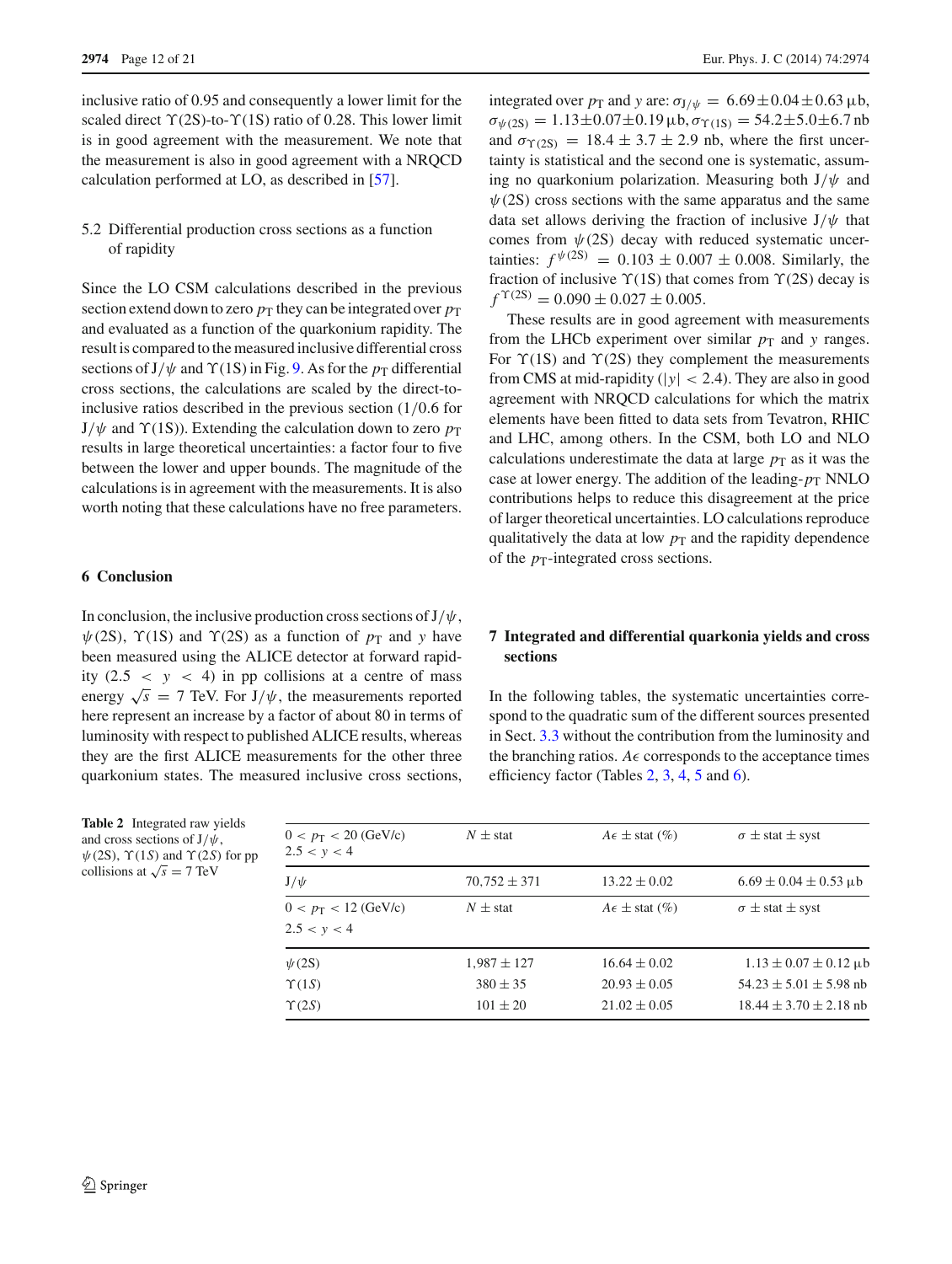<span id="page-12-0"></span>

| Table 3 Differential raw yields       |
|---------------------------------------|
| and cross sections of $J/\psi$ for pp |
| collisions at $\sqrt{s} = 7$ TeV      |

| $p_{\rm T}$<br>(GeV/c) | $N_{J/\psi}$ ± stat | $A\epsilon \pm$ stat<br>$(\%)$ | $d^2\sigma_{J/\psi}/(dp_{\rm T}dy) \pm$ stat $\pm$ syst<br>$(\mu b/(GeV/c))$ |
|------------------------|---------------------|--------------------------------|------------------------------------------------------------------------------|
| [0; 1]                 | $10,831 \pm 161$    | $12.51 \pm 0.06$               | $0.721 \pm 0.011 \pm 0.049$                                                  |
| [1; 2]                 | $17,303 \pm 196$    | $10.67 \pm 0.04$               | $1.350 \pm 0.015 \pm 0.093$                                                  |
| [2; 3]                 | $13,859 \pm 162$    | $10.92 \pm 0.05$               | $1.057 \pm 0.012 \pm 0.068$                                                  |
| [3; 4]                 | $10,134 \pm 133$    | $13.49 \pm 0.05$               | $0.626 \pm 0.008 \pm 0.038$                                                  |
| [4; 5]                 | $7,009 \pm 103$     | $17.20 \pm 0.06$               | $0.339 \pm 0.005 \pm 0.020$                                                  |
| [5; 6]                 | $4,398 \pm 81$      | $21.32 \pm 0.07$               | $0.172 \pm 0.003 \pm 0.011$                                                  |
| [6; 8]                 | $4,392 \pm 80$      | $26.53 \pm 0.06$               | $0.0689 \pm 0.0013 \pm 0.0044$                                               |
| [8; 10]                | $1,569 \pm 47$      | $32.75 \pm 0.06$               | $0.0199 \pm 0.0006 \pm 0.0013$                                               |
| [10; 12]               | $628 \pm 31$        | $37.31 \pm 0.07$               | $0.0070 \pm 0.0003 \pm 0.0005$                                               |
| [12; 14]               | $287 \pm 24$        | $40.59 \pm 0.08$               | $0.0029 \pm 0.0002 \pm 0.0002$                                               |
| [14; 16]               | $128 \pm 17$        | $42.95 \pm 0.08$               | $0.0012 \pm 0.0002 \pm 0.0001$                                               |
| [16; 18]               | $65 \pm 11$         | $44.80 \pm 0.10$               | $0.0006 \pm 0.0001 \pm 0.0001$                                               |
| [18; 20]               | $33 \pm 10$         | $46.03 \pm 0.11$               | $0.0003 \pm 0.0001 \pm 0.0001$                                               |
| y                      | $N_{J/\psi}$ ± stat | $A\epsilon \pm$ stat $(\%)$    | $d\sigma_{J/\psi}/dy \pm$ stat $\pm$ syst (µb)                               |
| [2.5; 2.75]            | $4,660 \pm 93$      | $4.07 \pm 0.03$                | $5.72 \pm 0.11 \pm 0.60$                                                     |
| [2.75; 3.0]            | $14,768 \pm 165$    | $13.97 \pm 0.05$               | $5.28 \pm 0.06 \pm 0.59$                                                     |
| [3.0; 3.25]            | $18,559 \pm 196$    | $19.97 \pm 0.07$               | $4.64 \pm 0.05 \pm 0.55$                                                     |
| [3.25; 3.5]            | $17,241 \pm 185$    | $20.35 \pm 0.07$               | $4.23 \pm 0.05 \pm 0.50$                                                     |
| [3.5; 3.75]            | $11,727 \pm 148$    | $15.30 \pm 0.06$               | $3.83 \pm 0.05 \pm 0.43$                                                     |
| [3.75; 4.0]            | $3,691 \pm 82$      | $5.49 \pm 0.03$                | $3.36 \pm 0.08 \pm 0.33$                                                     |
|                        |                     |                                |                                                                              |

<span id="page-12-1"></span>

| Table 4 Differential raw yields       |
|---------------------------------------|
| and cross sections of $\psi$ (2S) for |
| pp collisions at $\sqrt{s} = 7$ TeV   |

J.

| $p_{\rm T}$<br>(GeV/c) | $N_{\psi(2S)} \pm$ stat | $A\epsilon \pm$ stat<br>$(\%)$ | $d^2\sigma_{\psi(2S)}$ / $(d\,p_{\rm T}dy) \pm$ stat $\pm$ syst<br>$(\mu b/(GeV/c))$ |
|------------------------|-------------------------|--------------------------------|--------------------------------------------------------------------------------------|
| [0; 1]                 | $191 \pm 52$            | $17.63 \pm 0.07$               | $0.069 \pm 0.019 \pm 0.008$                                                          |
| [1; 2]                 | $572 \pm 73$            | $15.51 \pm 0.06$               | $0.234 \pm 0.030 \pm 0.028$                                                          |
| [2; 3]                 | $350 \pm 57$            | $14.18 \pm 0.05$               | $0.156 \pm 0.025 \pm 0.017$                                                          |
| [3; 4]                 | $259 \pm 42$            | $14.87 \pm 0.06$               | $0.110 \pm 0.018 \pm 0.014$                                                          |
| [4; 5]                 | $197 \pm 30$            | $17.01 \pm 0.06$               | $0.073 \pm 0.011 \pm 0.0090$                                                         |
| [5; 6]                 | $150 \pm 28$            | $20.15 \pm 0.07$               | $0.047 \pm 0.0088 \pm 0.0059$                                                        |
| [6; 8]                 | $111 \pm 24$            | $24.81 \pm 0.05$               | $0.0142 \pm 0.0031 \pm 0.0014$                                                       |
| [8; 10]                | $69 \pm 15$             | $30.75 \pm 0.06$               | $0.0071 \pm 0.0015 \pm 0.0007$                                                       |
| [10; 12]               | $33 \pm 11$             | $35.28 \pm 0.07$               | $0.0030 \pm 0.0010 \pm 0.0004$                                                       |
| У                      | $N_{\psi(2S)} \pm$ stat | $A\epsilon \pm$ stat $(\%)$    | $d\sigma_{\psi(2S)}/dy \pm$ stat $\pm$ syst (µb)                                     |
| [2.5; 2.75]            | $117 \pm 36$            | $5.63 \pm 0.03$                | $0.79 \pm 0.24 \pm 0.11$                                                             |
| [2.75; 3.0]            | $402 \pm 58$            | $18.10 \pm 0.06$               | $0.84 \pm 0.12 \pm 0.13$                                                             |
| [3.0; 3.25]            | $538 \pm 67$            | $25.12 \pm 0.07$               | $0.81 \pm 0.10 \pm 0.12$                                                             |
| [3.25; 3.5]            | $480 \pm 63$            | $25.20 \pm 0.07$               | $0.72 \pm 0.10 \pm 0.10$                                                             |
| [3.5; 3.75]            | $344 \pm 48$            | $18.67 \pm 0.06$               | $0.70 \pm 0.10 \pm 0.10$                                                             |
| [3.75; 4.0]            | $93 \pm 26$             | $6.58 \pm 0.04$                | $0.54 \pm 0.15 \pm 0.07$                                                             |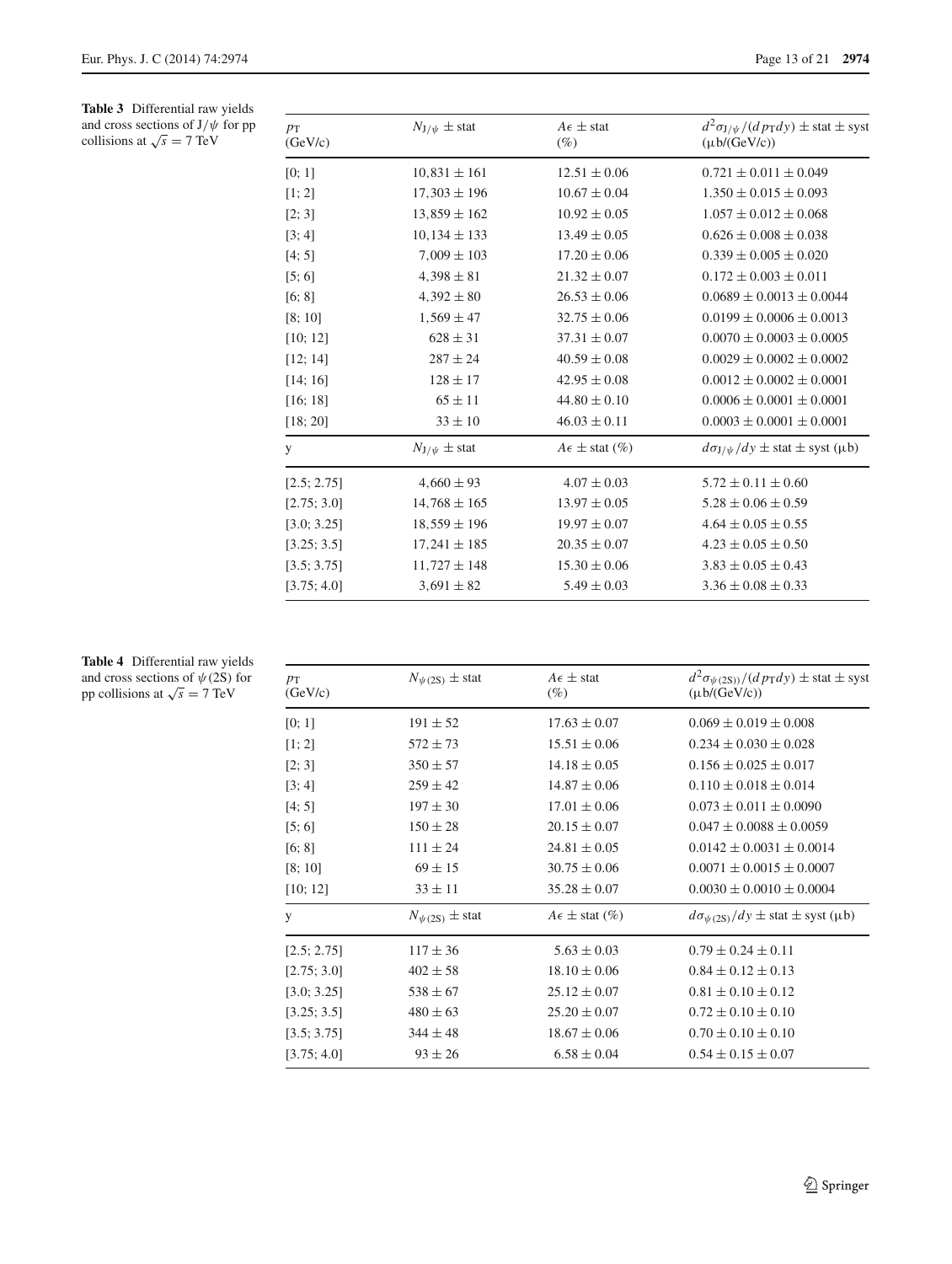<span id="page-13-9"></span>

| <b>Table 5</b> Inclusive $\psi(2S)$ -to-J/ $\psi$ cross section ratios as a function of |
|-----------------------------------------------------------------------------------------|
| $p_T$ and y for pp collisions at $\sqrt{s} = 7$ TeV                                     |

| $p_T$ (GeV/c) | $\left(\frac{d^2\sigma_{\psi(2S)}}{dp_Tdy}\right)/\left(\frac{d^2\sigma_{J/\psi}}{dp_Tdy}\right) \pm \text{stat} \pm \text{syst}$ |
|---------------|-----------------------------------------------------------------------------------------------------------------------------------|
| [0; 1]        | $0.097 \pm 0.026 \pm 0.007$                                                                                                       |
| [1; 2]        | $0.173 \pm 0.022 \pm 0.015$                                                                                                       |
| [2; 3]        | $0.148 \pm 0.024 \pm 0.011$                                                                                                       |
| [3; 4]        | $0.176 \pm 0.029 \pm 0.019$                                                                                                       |
| [4; 5]        | $0.215 \pm 0.033 \pm 0.019$                                                                                                       |
| [5; 6]        | $0.282 \pm 0.050 \pm 0.028$                                                                                                       |
| [6; 8]        | $0.218 \pm 0.045 \pm 0.016$                                                                                                       |
| [8; 10]       | $0.356 \pm 0.078 \pm 0.028$                                                                                                       |
| [10; 12]      | $0.42 + 0.14 + 0.03$                                                                                                              |
| у             | $\left(\frac{d\sigma_{\psi(2S)}}{dy}\right)/\left(\frac{d\sigma_{J/\psi}}{dy}\right) \pm \text{stat} \pm \text{syst}$             |
| [2.5; 2.75]   | $0.137 \pm 0.042 \pm 0.013$                                                                                                       |
| [2.75; 3.0]   | $0.160 \pm 0.024 \pm 0.016$                                                                                                       |
| [3.0; 3.25]   | $0.175 \pm 0.022 \pm 0.014$                                                                                                       |
| [3.25; 3.5]   | $0.171 \pm 0.023 \pm 0.013$                                                                                                       |
| [3.5; 3.75]   | $0.183 \pm 0.026 \pm 0.017$                                                                                                       |
| [3.75; 4.0]   | $0.160 + 0.046 + 0.017$                                                                                                           |

<span id="page-13-10"></span>Table 6 Differential raw yields and cross sections of  $\Upsilon$ (1S) for pp collisions at  $\sqrt{s}$  = 7 TeV

|            | $p_{\rm T}$ (GeV/c) $N_{\Upsilon(1S)} \pm$ stat $A \in \pm$ stat(%) |                                                                | $d^2\sigma_{\Upsilon(1S)}/(dp_{\Upsilon}dy) \pm$ stat<br>$\pm$ syst (nb/(GeV/c)) |
|------------|---------------------------------------------------------------------|----------------------------------------------------------------|----------------------------------------------------------------------------------|
| [0; 2]     | $59 \pm 13$                                                         | $20.21 \pm 0.18$                                               | $2.91 \pm 0.64 \pm 0.31$                                                         |
| [2; 4]     | $126 \pm 19$                                                        | $20.04 \pm 0.13$                                               | $6.26 \pm 0.94 \pm 0.64$                                                         |
| [4; 6]     | $86 \pm 21$                                                         | $20.13 \pm 0.13$                                               | $4.25 \pm 1.04 \pm 0.53$                                                         |
| [6; 8]     | $47 \pm 13$                                                         | $20.38 \pm 0.16$                                               | $2.30 \pm 0.64 \pm 0.27$                                                         |
| [8; 12]    | $47 \pm 13$                                                         | $21.76 \pm 0.17$                                               | $1.08 \pm 0.30 \pm 0.14$                                                         |
| у          |                                                                     | $N_{\Upsilon(1S)} \pm \text{stat}$ $A \in \pm \text{stat}$ (%) | $d\sigma_{\Upsilon(1S)}/dy \pm \text{stat}$<br>$\pm$ syst (nb)                   |
| [2.5; 3]   | $121 \pm 19$                                                        | $15.47 \pm 0.10$                                               | $46.7 \pm 7.4 \pm 6.1$                                                           |
| [3:3.5]    | $200 \pm 30$                                                        | $31.34 \pm 0.13$                                               | $38.1 \pm 5.8 \pm 6.6$                                                           |
| [3.5; 4.0] | $67 \pm 14$                                                         | $16.32 \pm 0.12$                                               | $24.5 \pm 5.0 \pm 3.3$                                                           |

**Acknowledgments** We are grateful to M. Butenschoen, K.-T. Chao, R.L. Kisslinger and J.-P. Lansberg for providing us model calculations and for intensive discussions. The ALICE Collaboration would like to thank all its engineers and technicians for their invaluable contributions to the construction of the experiment and the CERN accelerator teams for the outstanding performance of the LHC complex. The ALICE Collaboration gratefully acknowledges the resources and support provided by all Grid centres and the Worldwide LHC Computing Grid (WLCG) collaboration. The ALICE Collaboration acknowledges the following funding agencies for their support in building and running the ALICE detector: State Committee of Science, World Federation of Scientists (WFS) and Swiss Fonds Kidagan, Armenia, Conselho Nacional de Desenvolvimento Científico e Tecnológico (CNPq), Financiadora de Estudos e Projetos (FINEP), Fundação de Amparo à Pesquisa do Estado

de São Paulo (FAPESP); National Natural Science Foundation of China (NSFC), the ChineseMinistry of Education (CMOE) and theMinistry of Science and Technology of China (MSTC); Ministry of Education and Youth of the Czech Republic; Danish Natural Science Research Council, the Carlsberg Foundation and the Danish National Research Foundation; The European Research Council under the European Community's Seventh Framework Programme; Helsinki Institute of Physics and the Academy of Finland; French CNRS-IN2P3, the 'Region Pays de Loire', 'Region Alsace', 'Region Auvergne' and CEA, France; German BMBF and the Helmholtz Association; General Secretariat for Research and Technology, Ministry of Development, Greece; Hungarian OTKA and National Office for Research and Technology (NKTH); Department of Atomic Energy and Department of Science and Technology of the Government of India; Istituto Nazionale di Fisica Nucleare (INFN) and Centro Fermi - Museo Storico della Fisica e Centro Studi e Ricerche "Enrico Fermi", Italy; MEXT Grant-in-Aid for Specially Promoted Research, Japan; Joint Institute for Nuclear Research, Dubna; National Research Foundation of Korea (NRF); CONACYT, DGAPA, México, ALFA-EC and the EPLANET Program (European Particle Physics Latin American Network) Stichting voor Fundamenteel Onderzoek der Materie (FOM) and the Nederlandse Organisatie voor Wetenschappelijk Onderzoek (NWO), Netherlands; Research Council of Norway (NFR); Polish Ministry of Science and Higher Education; National Science Centre, Poland; Ministry of National Education/Institute for Atomic Physics and CNCS-UEFISCDI-Romania; Ministry of Education and Science of Russian Federation, Russian Academy of Sciences, Russian Federal Agency of Atomic Energy, Russian Federal Agency for Science and Innovations and The Russian Foundation for Basic Research; Ministry of Education of Slovakia; Department of Science and Technology, South Africa; CIEMAT, EELA, Ministerio de Economía y Competitividad (MINECO) of Spain, Xunta de Galicia (Consellería de Educación), CEADEN, Cubaenergía, Cuba, and IAEA (International Atomic Energy Agency); Swedish Research Council (VR) and Knut & Alice Wallenberg Foundation (KAW); Ukraine Ministry of Education and Science; United Kingdom Science and Technology Facilities Council (STFC); The United States Department of Energy, the United States National Science Foundation, the State of Texas, and the State of Ohio.

**Open Access** This article is distributed under the terms of the Creative Commons Attribution License which permits any use, distribution, and reproduction in any medium, provided the original author(s) and the source are credited.

Funded by SCOAP<sup>3</sup> / License Version CC BY 4.0.

#### **References**

- <span id="page-13-0"></span>1. M. Cacciari, M. Greco, P. Nason, J. High Energy Phys. **9805**, 007 (1998). [arXiv:9803400](http://arxiv.org/abs/9803400) [hep-ph]
- 2. M. Cacciari, S. Frixione, P. Nason, J. High Energy Phys. **0103**, 006 (2001). [arXiv:0102134](http://arxiv.org/abs/0102134) [hep-ph]
- <span id="page-13-1"></span>3. M. Cacciari et al., J. High Energy Phys. **1210**, 137 (2012). [arXiv:1205.6344](http://arxiv.org/abs/1205.6344) [hep-ph]
- <span id="page-13-2"></span>4. N. Brambilla et al., Eur. Phys. J. C **71**, 1534 (2011). [arXiv:1010.5827](http://arxiv.org/abs/1010.5827) [hep-ph]
- <span id="page-13-3"></span>5. M.B. Einhorn, S.D. Ellis, Phys. Rev. D **12**, 2007 (1975)
- 6. C.E. Carlson, R. Suaya, Phys. Rev. D **14**, 3115 (1976)
- <span id="page-13-4"></span>7. R. Baier, R. Rückl, Phys. Lett. B **102**(5), 364 (1981)
- <span id="page-13-5"></span>8. F. Abe et al., (CDF Collaboration), Phys. Rev. Lett. **79**, 572 (1997)
- <span id="page-13-6"></span>9. J.M. Campbell, F. Maltoni, F. Tramontano, Phys. Rev. Lett. **98**, 252002 (2007). [arXiv:hep-ph/0703113](http://arxiv.org/abs/hep-ph/0703113) [HEP-PH]
- <span id="page-13-7"></span>10. P. Artoisenet et al., Phys. Rev. Lett. **101**, 152001 (2008). [arXiv:0806.3282](http://arxiv.org/abs/0806.3282) [hep-ph]
- <span id="page-13-8"></span>11. J.-P. Lansberg, Eur. Phys. J. C **61**, 693 (2009). [arXiv:0811.4005](http://arxiv.org/abs/0811.4005) [hep-ph]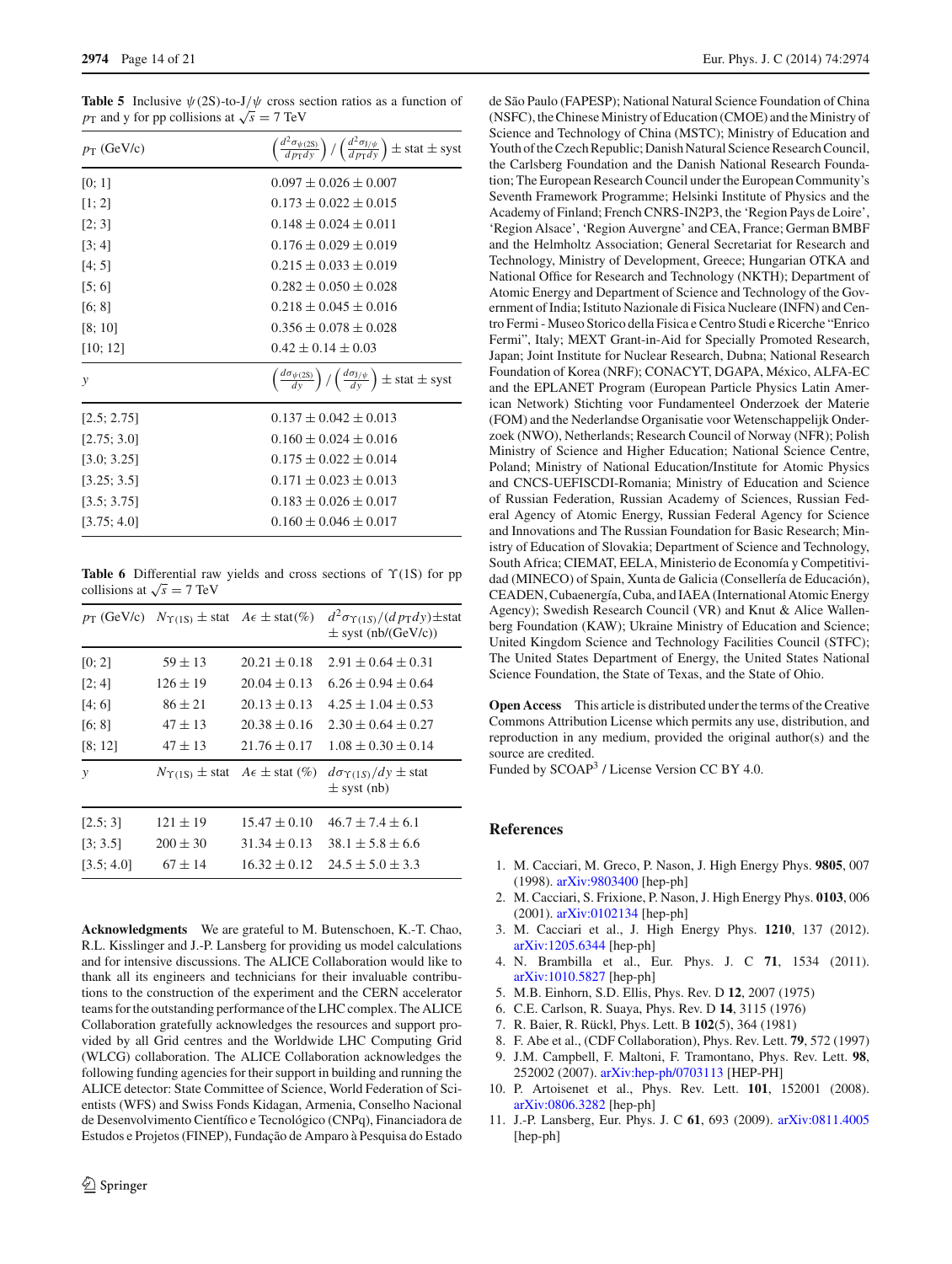- <span id="page-14-0"></span>12. E. Braaten et al., Phys. Lett. B **333**, 548 (1994). [arXiv:9405407](http://arxiv.org/abs/9405407) [hen-ph]
- <span id="page-14-1"></span>13. P. Artoisenet, J.-P. Lansberg, F. Maltoni, Phys. Lett. B **653**, 60 (2007). [arXiv:0703129](http://arxiv.org/abs/0703129) [hep-ph]
- <span id="page-14-2"></span>14. H. Haberzettl, J.P. Lansberg, Phys. Rev. Lett. **100**, 032006 (2008). [arXiv:0709.3471](http://arxiv.org/abs/0709.3471) [hep-ph]
- <span id="page-14-3"></span>15. F. Halzen, Phys. Lett. B **69**, 105 (1977)
- 16. H. Fritzsch, Phys. Lett. B **67**, 217 (1977)
- <span id="page-14-4"></span>17. J. Amundson et al., Phys. Lett. B **390**, 323 (1997). [arXiv:9605295](http://arxiv.org/abs/9605295) [hep-ph]
- <span id="page-14-5"></span>18. G.T. Bodwin, E. Braaten, G.P. Lepage. [http://dx.doi.org/10.](http://dx.doi.org/10.1103/PhysRevD.55.5853) [1103/PhysRevD.55.5853.](http://dx.doi.org/10.1103/PhysRevD.55.5853) doi[:10.1103/PhysRevD.51.1125.](http://dx.doi.org/10.1103/PhysRevD.51.1125) [arXiv:9407339](http://arxiv.org/abs/9407339) [hep-ph]
- <span id="page-14-6"></span>19. Y.Q. Ma, K. Wang, K.T. Chao, Phys. Rev. D **84**, 114001 (2011). [arXiv:1012.1030](http://arxiv.org/abs/1012.1030) [hep-ph]
- 20. M. Butenschoen, B.A. Kniehl, Phys. Rev. Lett. **106**, 022003 (2011). [arXiv:1009.5662](http://arxiv.org/abs/1009.5662) [hep-ph]
- <span id="page-14-7"></span>21. G. Xu et al., Phys. Rev. D **86**, 094017 (2012). [arXiv:1203.0207](http://arxiv.org/abs/1203.0207) [hep-ph]
- <span id="page-14-8"></span>22. A. Abulencia et al. (CDF Collaboration) Phys. Rev. Lett. **99**, 132001 (2007). [arXiv:0704.0638](http://arxiv.org/abs/0704.0638) [hep-ex]
- <span id="page-14-9"></span>23. B. Abelev et al., (ALICE Collaboration), Phys. Rev. Lett. **108**, 082001 (2012). [arXiv:1111.1630](http://arxiv.org/abs/1111.1630) [hep-ex]
- <span id="page-14-29"></span>24. R. Aaij et al., (LHCb Collaboration), Eur. Phys. J. C **73**, 2631 (2013). [arXiv:1307.6379](http://arxiv.org/abs/1307.6379) [hep-ex]
- <span id="page-14-30"></span>25. S. Chatrchyan et al., (CMS Collaboration), [arXiv:1307.6070](http://arxiv.org/abs/1307.6070) [hepex]
- <span id="page-14-10"></span>26. S. Chatrchyan et al., (CMS Collaboration), Phys. Rev. Lett. **110**, 081802 (2013). [arXiv:1209.2922](http://arxiv.org/abs/1209.2922) [hep-ex]
- <span id="page-14-11"></span>27. F. Abe et al., (CDF Collaboration), Phys. Rev. Lett. **75**, 4358 (1995)
- <span id="page-14-12"></span>28. R. Aaij et al., (LHCb Collaboration), Eur. Phys. J. C **72**, 2025 (2012). [arXiv:1202.6579](http://arxiv.org/abs/1202.6579) [hep-ex]
- <span id="page-14-13"></span>29. K. Aamodt et al., (ALICE Collaboration), [http://dx.doi.org/](http://dx.doi.org/10.1016/j.physletb.2011.09.054) [10.1016/j.physletb.2011.09.054.](http://dx.doi.org/10.1016/j.physletb.2011.09.054) doi[:10.1016/j.physletb.2012.10.](http://dx.doi.org/10.1016/j.physletb.2012.10.060) [060.](http://dx.doi.org/10.1016/j.physletb.2012.10.060) [arXiv:1105.0380](http://arxiv.org/abs/1105.0380) [hep-ex]
- <span id="page-14-14"></span>30. K. Aamodt et al., (ALICE Collaboration), Phys. Lett. B **718**(2), 692 (2012)
- <span id="page-14-15"></span>31. K. Aamodt et al., (ALICE Collaboration), J. Instrum. **3**, S08002 (2008)
- <span id="page-14-16"></span>32. K. Aamodt et al., (ALICE Collaboration), J. Instrum. **5**, 3003 (2010). [arXiv:1001.0502](http://arxiv.org/abs/1001.0502) [physics.ins-det]
- <span id="page-14-17"></span>33. E. Abbas et al., (ALICE Collaboration), [arXiv:1306.3130](http://arxiv.org/abs/1306.3130) [nucl-ex]
- <span id="page-14-18"></span>34. M. Bondila et al., IEEE Trans. Nucl. Sci. **52**, 1705 (2005)
- <span id="page-14-19"></span>35. F. Bossù, M. Gagliardi, M. Marchisone, ALICE Collaboration, J. Instrum. **7**(12), T12002 (2012)
- <span id="page-14-20"></span>36. R. Arnaldi et al., Nucl. Phys. Proc. Suppl. **158**, 21–24 (2006)
- <span id="page-14-21"></span>37. S. van der Meer, ISR-PO/68-31, KEK68-64 38. B. Abelev et al., (ALICE Collaboration), Eur. Phys. J. C **73**, 2456
- <span id="page-14-22"></span>(2013). [arXiv:1208.4968](http://arxiv.org/abs/1208.4968) [hep-ex]
- <span id="page-14-23"></span>39. J. Beringer et al., (Particle Data Group), Phys. Rev. D **86**, 010001 (2012)
- <span id="page-14-24"></span>40. J. Gaiser et al., Phys. Rev. D **34**, 711 (1986)
- <span id="page-14-25"></span>41. R. Shahoyan, J/ $\psi$  and  $\psi$ (2S) production in 450 GeV pA interactions and its dependence on the rapidity and  $x_F$ . PhD thesis (2001)
- <span id="page-14-26"></span>42. R. Aaij et al., (LHCb Collaboration), Eur. Phys. J. C **71**, 1645 (2011). [arXiv:1103.0423](http://arxiv.org/abs/1103.0423) [hep-ex]
- <span id="page-14-27"></span>43. R. Aaij et al., (LHCb Collaboration), Eur. Phys. J. C **72**, 2100 (2012). [arXiv:1204.1258](http://arxiv.org/abs/1204.1258) [hep-ex]
- <span id="page-14-28"></span>44. R. Brun et al., CERN Program Library Long Write-up W5013 (1994)
- <span id="page-14-31"></span>45. V. Khachatryan et al., (CMS Collaboration), Phys. Rev. D **83**, 112004 (2011). [arXiv:1012.5545](http://arxiv.org/abs/1012.5545) [hep-ex]
- <span id="page-14-32"></span>46. S. Chatrchyan et al., (CMS Collaboration), Phys. Lett. B **727**, 101 (2013). [arXiv:1303.5900](http://arxiv.org/abs/1303.5900) [hep-ex]
- <span id="page-14-33"></span>47. J.-P. Lansberg, J. Phys. G **38**, 124110 (2011). [arXiv:1107.0292](http://arxiv.org/abs/1107.0292) [hep-ph]
- <span id="page-14-34"></span>48. R. Aaij et al., (LHCb Collaboration), Phys. Lett. B **718**, 431 (2012). [arXiv:1204.1462](http://arxiv.org/abs/1204.1462) [hep-ex]
- <span id="page-14-35"></span>49. M. Butenschoen, B.A. Kniehl, Phys. Rev. D **84**, 051501 (2011). [arXiv:1105.0820](http://arxiv.org/abs/1105.0820) [hep-ph]
- <span id="page-14-37"></span>50. E.J. Eichten, C. Quigg, Phys. Rev. D **52**, 1726 (1995). [arXiv:9503356](http://arxiv.org/abs/9503356) [hep-ph]
- <span id="page-14-36"></span>51. T. Sjostrand, S. Mrenna, P.Z. Skands, J. High Energy Phys. **0605**, 026 (2006). [arXiv:hep-ph/0603175](http://arxiv.org/abs/hep-ph/0603175) [hep-ph]
- <span id="page-14-38"></span>52. J.-P. Lansberg, Nucl. Phys. A **470**, 910 (2013). [arXiv:1209.0331](http://arxiv.org/abs/1209.0331) [hep-ph]
- <span id="page-14-39"></span>53. R. Aaij et al., (LHCb Collaboration), J. High Energy Phys. **1211**, 031 (2012). [arXiv:1209.0282](http://arxiv.org/abs/1209.0282) [hep-ex]
- <span id="page-14-40"></span>54. T. Affolder et al., (CDF Collaboration), Phys. Rev. Lett. **84**, 2094 (2000). [arXiv:hep-ex/9910025](http://arxiv.org/abs/hep-ex/9910025) [hep-ex]
- <span id="page-14-41"></span>55. K. Wang, Y.Q. Ma, K.T. Chao, Phys. Rev. D **85**, 114003 (2012). [arXiv:1202.6012](http://arxiv.org/abs/1202.6012) [hep-ph]
- <span id="page-14-42"></span>56. K. Wang, Y.Q. Ma, K.T. Chao, private communication
- <span id="page-14-43"></span>57. L.S. Kisslinger, D. Das, Mod. Phys. Lett. A **28**, 1350120 (2013). [arXiv:1306.6616](http://arxiv.org/abs/1306.6616) [hep-ph]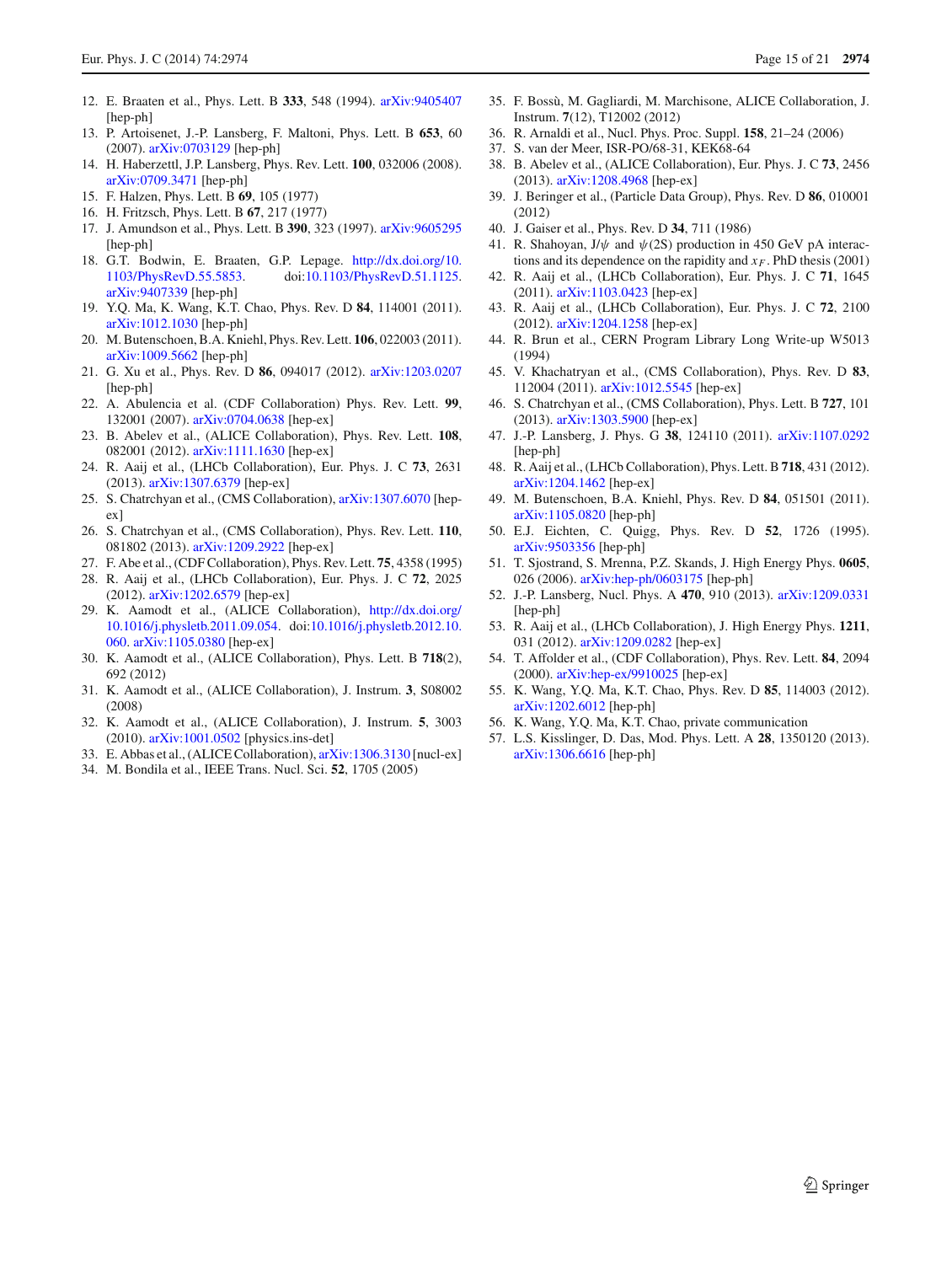## **The ALICE Collaboration**

B. Abelev<sup>69</sup>, J. Adam<sup>37</sup>, D. Adamová<sup>77</sup>, M. M. Aggarwal<sup>81</sup>, M. Agnello<sup>87,104</sup>, A. Agostinelli<sup>26</sup>, N. Agrawal<sup>44</sup>, Z. Ahammed<sup>123</sup>, N. Ahmad<sup>18</sup>, A. Ahmad Masoodi<sup>18</sup>, I. Ahmed<sup>15</sup>, S. U. Ahn<sup>62</sup>, S. A. Ahn<sup>62</sup>, I. Aimo<sup>87,104</sup>, S. Aiola<sup>128</sup>, M. Ajaz<sup>15</sup>, A. Akindinov<sup>53</sup>, D. Aleksandrov<sup>93</sup>, B. Alessandro<sup>104</sup>, D. Alexandre<sup>95</sup>, A. Alici<sup>12,98</sup>, A. Alkin<sup>3</sup>, J. Alme<sup>35</sup>, T. Alt<sup>39</sup>, V. Altini<sup>31</sup>, S. Altinpinar<sup>17</sup>, I. Altsybeev<sup>122</sup>, C. Alves Garcia Prado<sup>112</sup>, C. Andrei<sup>72</sup>, A. Andronic<sup>90</sup>, V. Anguelov<sup>86</sup>, J. Anielski<sup>49</sup>, T. Antičić<sup>91</sup>, F. Antinori<sup>101</sup>, P. Antonioli<sup>98</sup>, L. Aphecetche<sup>106</sup>, H. Appelshäuser<sup>48</sup>, N. Arbor<sup>65</sup>, S. Arcelli<sup>26</sup>, N. Armesto<sup>16</sup>, R. Arnaldi<sup>104</sup>, T. Aronsson<sup>128</sup>, I. C. Arsene<sup>90</sup>, M. Arslandok<sup>48</sup>, A. Augustinus<sup>34</sup>, R. Averbeck<sup>90</sup>, T. C. Awes<sup>78</sup>, M. D. Azmi<sup>83</sup>, M. Bach<sup>39</sup>, A. Badalà<sup>100</sup>, Y. W. Baek<sup>40,64</sup>, S. Bagnasco<sup>104</sup>, R. Bailhache<sup>48</sup>, R. Bala<sup>84</sup>, A. Baldisseri<sup>14</sup>, F. Baltasar Dos Santos Pedrosa<sup>34</sup>, R. C. Baral<sup>56</sup>, R. Barbera<sup>27</sup>, F. Barile<sup>31</sup>, G. G. Barnaföldi<sup>127</sup>, L. S. Barnby<sup>95</sup>, V. Barret<sup>64</sup>, J. Bartke<sup>109</sup>, M. Basile<sup>26</sup>, N. Bastid<sup>64</sup>, S. Basu<sup>123</sup>, B. Bathen<sup>49</sup>, G. Batigne<sup>106</sup>, B. Batyunya<sup>61</sup>, P. C. Batzing<sup>21</sup>, C. Baumann<sup>48</sup>, I. G. Bearden<sup>74</sup>, H. Beck<sup>48</sup>, C. Bedda<sup>87</sup>, N. K. Behera<sup>44</sup>, I. Belikov<sup>50</sup>, F. Bellini<sup>26</sup>, R. Bellwied<sup>114</sup>, E. Belmont-Moreno<sup>59</sup>, G. Bencedi<sup>127</sup>, S. Beole<sup>25</sup>, I. Berceanu<sup>72</sup>, A. Bercuci<sup>72</sup>, Y. Berdnikov<sup>79,b</sup>, D. Berenyi<sup>127</sup>, R. A. Bertens<sup>52</sup>, D. Berzano<sup>25</sup>, L. Betev<sup>34</sup>, A. Bhasin<sup>84</sup>, I. R. Bhat<sup>84</sup>, A. K. Bhati<sup>81</sup>, B. Bhattacharjee<sup>41</sup>, J. Bhom<sup>119</sup>, L. Bianchi<sup>25</sup>, N. Bianchi<sup>66</sup>, C. Bianchin<sup>52</sup>, J. Bielčík<sup>37</sup>, J. Bielčíková<sup>77</sup>, A. Bilandzic<sup>74</sup>, S. Bjelogrlic<sup>52</sup>, F. Blanco<sup>10</sup>, D. Blau<sup>93</sup>, C. Blume<sup>48</sup>, F. Bock<sup>68,86</sup>, A. Bogdanov<sup>70</sup>, H. Bøggild<sup>74</sup>, M. Bogolyubsky<sup>105</sup>, L. Boldizsár<sup>127</sup>, M. Bombara<sup>38</sup>, J. Book<sup>48</sup>, H. Borel<sup>14</sup>, A. Borissov<sup>126</sup>, F. Bossú<sup>60</sup>, M. Botje<sup>75</sup>, E. Botta<sup>25</sup>, S. Böttger<sup>47</sup>, P. Braun-Munzinger<sup>90</sup>, M. Bregant<sup>112</sup>, T. Breitner<sup>47</sup>, T. A. Broker<sup>48</sup>, T. A. Browning<sup>88</sup>, M. Broz<sup>36,37</sup>, E. Bruna<sup>104</sup>, G. E. Bruno<sup>31</sup>, D. Budnikov<sup>92</sup>, H. Buesching<sup>48</sup>, S. Bufalino<sup>104</sup>, P. Buncic<sup>34</sup>, O. Busch<sup>86</sup>, Z. Buthelezi<sup>60</sup>, D. Caffarri<sup>28</sup>, X. Cai<sup>7</sup>, H. Caines<sup>128</sup>, A. Caliva<sup>52</sup>, E. Calvo Villar<sup>96</sup>, P. Camerini<sup>24</sup>, F. Carena<sup>34</sup>, W. Carena<sup>34</sup>, J. Castillo Castellanos<sup>14</sup>, E. A. R. Casula<sup>23</sup>, V. Catanescu<sup>72</sup>, C. Cavicchioli<sup>34</sup>, C. Ceballos Sanchez<sup>9</sup>, J. Cepila<sup>37</sup>, P. Cerello<sup>104</sup>, B. Chang<sup>115</sup>, S. Chapeland<sup>34</sup>, J. L. Charvet<sup>14</sup>, S. Chattopadhyay<sup>123</sup>, S. Chattopadhyay<sup>94</sup>, V. Chelnokov<sup>3</sup>, M. Cherney<sup>80</sup>, C. Cheshkov<sup>121</sup>, B. Cheynis<sup>121</sup>, V. Chibante Barroso<sup>34</sup>, D. D. Chinellato<sup>114</sup>, P. Chochula<sup>34</sup>, M. Chojnacki<sup>74</sup>, S. Choudhury<sup>123</sup>, P. Christakoglou<sup>75</sup>, C. H. Christensen<sup>74</sup>, P. Christiansen<sup>32</sup>, T. Chujo<sup>119</sup>, S. U. Chung<sup>89</sup>, C. Cicalo<sup>99</sup>, L. Cifarelli<sup>12,26</sup>, F. Cindolo<sup>98</sup>, J. Cleymans<sup>83</sup>, F. Colamaria<sup>31</sup>, D. Colella<sup>31</sup>, A. Collu<sup>23</sup>, M. Colocci<sup>26</sup>, G. Conesa Balbastre<sup>65</sup>, Z. Conesa del Valle<sup>46</sup>, M. E. Connors<sup>128</sup>, J. G. Contreras<sup>11</sup>, T. M. Cormier<sup>126</sup>, Y. Corrales Morales<sup>25</sup>, P. Cortese<sup>30</sup>, I. Cortés Maldonado<sup>2</sup>, M. R. Cosentino<sup>68</sup>, F. Costa<sup>34</sup>, P. Crochet<sup>64</sup>, R. Cruz Albino<sup>11</sup>, E. Cuautle<sup>58</sup>, L. Cunqueiro<sup>66</sup>, A. Dainese<sup>101</sup>, R. Dang<sup>7</sup>, A. Danu<sup>57</sup>, D. Das<sup>94</sup>, I. Das<sup>46</sup>, K. Das<sup>94</sup>, S. Das<sup>4</sup>, A. Dash<sup>113</sup>, S. Dash<sup>44</sup>, S. De<sup>123</sup>, H. Delagrange<sup>106,a</sup>, A. Deloff<sup>71</sup>, E. Dénes<sup>127</sup>, G. D'Erasmo<sup>31</sup>, A. De Caro<sup>12,29</sup>, G. de Cataldo<sup>97</sup>, J. de Cuveland<sup>39</sup>, A. De Falco<sup>23</sup>, D. De Gruttola<sup>12,29</sup>, N. De Marco<sup>104</sup>, S. De Pasquale<sup>29</sup>, R. de Rooij<sup>52</sup>, M. A. Diaz Corchero<sup>10</sup>, T. Dietel<sup>49</sup>, R. Divià<sup>34</sup>, D. Di Bari<sup>31</sup>, S. Di Liberto<sup>102</sup>, A. Di Mauro<sup>34</sup>, P. Di Nezza<sup>66</sup>, Ø. Djuvsland<sup>17</sup>, A. Dobrin<sup>52</sup>, T. Dobrowolski<sup>71</sup>, D. Domenicis Gimenez<sup>112</sup>, B. Dönigus<sup>48</sup>, O. Dordic<sup>21</sup>, A. K. Dubey<sup>123</sup>, A. Dubla<sup>52</sup>, L. Ducroux<sup>121</sup>, P. Dupieux<sup>64</sup>, A. K. Dutta Majumdar<sup>94</sup>, R. J. Ehlers<sup>128</sup>, D. Elia<sup>97</sup>, H. Engel<sup>47</sup>, B. Erazmus<sup>[34](#page-17-10),106</sup>, H. A. Erdal<sup>35</sup>, D. Eschweiler<sup>39</sup>, B. Espagnon<sup>46</sup>, M. Esposito<sup>34</sup>, M. Estienne<sup>106</sup>, S. Esumi<sup>119</sup>, D. Evans<sup>95</sup>, S. Evdokimov<sup>105</sup>, D. Fabris<sup>101</sup>, J. Faivre<sup>65</sup>, D. Falchieri<sup>26</sup>, A. Fantoni<sup>66</sup>, M. Fasel<sup>86</sup>, D. Fehlker<sup>17</sup>, L. Feldkamp<sup>49</sup>, D. Felea<sup>57</sup>, A. Feliciello<sup>104</sup>, G. Feofilov<sup>122</sup>, J. Ferencei<sup>77</sup>, A. Fernández Téllez<sup>2</sup>, E. G. Ferreiro<sup>16</sup>, A. Ferretti<sup>25</sup>, A. Festanti<sup>28</sup>, J. Figiel<sup>109</sup>, M. A. S. Figueredo<sup>116</sup>, S. Filchagin<sup>92</sup>, D. Finogeev<sup>51</sup>, F. M. Fionda<sup>31</sup>, E. M. Fiore<sup>31</sup>, E. Floratos<sup>82</sup>, M. Floris<sup>34</sup>, S. Foertsch<sup>60</sup>, P. Foka $^{90}$ , S. Fokin $^{93}$ , E. Fragiacomo<sup>103</sup>, A. Francescon<sup>28,34</sup>, U. Frankenfeld<sup>90</sup>, U. Fuchs<sup>34</sup>, C. Furget<sup>65</sup>, M. Fusco Girard<sup>29</sup>, J. J. Gaardhøje<sup>74</sup>, M. Gagliardi<sup>25</sup>, A. M. Gago<sup>96</sup>, M. Gallio<sup>25</sup>, D. R. Gangadharan<sup>19</sup>, P. Ganoti<sup>78</sup>, C. Garabatos<sup>90</sup>, E. Garcia-Solis<sup>13</sup>, C. Gargiulo<sup>34</sup>, I. Garishvili<sup>69</sup>, J. Gerhard<sup>39</sup>, M. Germain<sup>106</sup>, A. Gheata<sup>34</sup>, M. Gheata<sup>34,57</sup>, B. Ghidini<sup>31</sup>, P. Ghosh<sup>123</sup>, S. K. Ghosh<sup>4</sup>, P. Gianotti<sup>66</sup>, P. Giubellino<sup>34</sup>, E. Gladysz-Dziadus<sup>109</sup>, P. Glässel<sup>86</sup>, A. Gomez Ramirez<sup>47</sup>, P. González-Zamora<sup>10</sup>, S. Gorbunov<sup>39</sup>, L. Görlich<sup>109</sup>, S. Gotovac<sup>108</sup>, L. K. Graczykowski<sup>125</sup>, A. Grelli<sup>52</sup>, A. Grigoras<sup>34</sup>, C. Grigoras<sup>34</sup>, V. Grigoriev<sup>70</sup>, A. Grigoryan<sup>1</sup>, S. Grigoryan<sup>61</sup>, B. Grinyov<sup>3</sup>, N. Grion<sup>103</sup>, J. F. Grosse-Oetringhaus<sup>34</sup>, J.-Y. Grossiord<sup>121</sup>, R. Grosso<sup>34</sup>, F. Guber<sup>[51](#page-18-37)</sup>, R. Guernane<sup>65</sup>, B. Guerzoni<sup>26</sup>, M. Guilbaud<sup>121</sup>, K. Gulbrandsen<sup>74</sup>, H. Gulkanyan<sup>1</sup>, T. Gunji<sup>118</sup>, A. Gupta<sup>84</sup>, R. Gupta<sup>84</sup>, K. H. Khan<sup>15</sup>, R. Haake<sup>49</sup>, Ø. Haaland<sup>17</sup>, C. Hadjidakis<sup>46</sup>, M. Haiduc<sup>57</sup>, H. Hamagaki<sup>118</sup>, G. Hamar<sup>127</sup>, L. D. Hanratty<sup>95</sup>, A. Hansen<sup>74</sup>, J. W. Harris<sup>128</sup>, H. Hartmann<sup>39</sup>, A. Harton<sup>13</sup>, D. Hatzifotiadou<sup>98</sup>, S. Hayashi<sup>118</sup>, S. T. Heckel<sup>48</sup>, M. Heide<sup>49</sup>, H. Helstrup<sup>35</sup>, A. Herghelegiu<sup>72</sup>, G. Herrera Corral<sup>11</sup>, B. A. Hess<sup>33</sup>, K. F. Hetland<sup>35</sup>, B. Hicks<sup>128</sup>, B. Hippolyte<sup>50</sup>, J. Hladky<sup>55</sup>, P. Hristov<sup>34</sup>, M. Huang<sup>17</sup>, T. J. Humanic<sup>19</sup>, D. Hutter<sup>39</sup>, D. S. Hwang<sup>20</sup>, R. Ilkaev<sup>92</sup>, I. Ilkiv<sup>71</sup>, M. Inaba<sup>119</sup>, G. M. Innocenti<sup>25</sup>, C. Ionita<sup>34</sup>, M. Ippolitov<sup>93</sup>, M. Irfan<sup>18</sup>, M. Ivanov<sup>90</sup>, V. Ivanov<sup>79</sup>, O. Ivanytskyi<sup>3</sup>, A. Jachołkowski<sup>27</sup>, P. M. Jacobs<sup>68</sup>, C. Jahnke<sup>112</sup>, H. J. Jang<sup>62</sup>, M. A. Janik<sup>125</sup>, P. H. S. Y. Jayarathna<sup>114</sup>, S. Jena<sup>114</sup>, R. T. Jimenez Bustamante<sup>58</sup>, P. G. Jones<sup>95</sup>, H. Jung<sup>40</sup>, A. Jusko<sup>95</sup>, V. Kadyshevskiy<sup>61</sup>, S. Kalcher<sup>39</sup>, P. Kalinak<sup>54</sup>, A. Kalweit<sup>34</sup>, J. Kamin<sup>48</sup>, J. H. Kang<sup>129</sup>, V. Kaplin<sup>70</sup>, S. Kar<sup>123</sup>, A. Karasu Uysal<sup>63</sup>, O. Karavichev<sup>51</sup>, T. Karavicheva<sup>51</sup>, E. Karpechev<sup>51</sup>, U. Kebschull<sup>47</sup>, R. Keidel<sup>130</sup>, M. M. Khan<sup>18,c</sup>, P. Khan<sup>94</sup>, S. A. Khan<sup>123</sup>, A. Khanzadeev<sup>79</sup>, Y. Kharlov<sup>105</sup>, B. Kileng<sup>35</sup>, B. Kim<sup>129</sup>, D. W. Kim<sup>40,62</sup>, D. J. Kim<sup>115</sup>, J. S. Kim<sup>40</sup>, M. Kim<sup>40</sup>, M. Kim<sup>129</sup>, S. Kim<sup>20</sup>, T. Kim<sup>129</sup>, S. Kirsch<sup>39</sup>, I. Kisel<sup>39</sup>, S. Kiselev<sup>53</sup>, A. Kisiel<sup>125</sup>, G. Kiss<sup>127</sup>, J. L. Klay<sup>6</sup>, J. Klein<sup>86</sup>, C. Klein-Bösing<sup>49</sup>, A. Kluge<sup>34</sup>, M. L. Knichel<sup>90</sup>, A. G. Knospe<sup>110</sup>, C. Kobdaj<sup>34,107</sup>, M.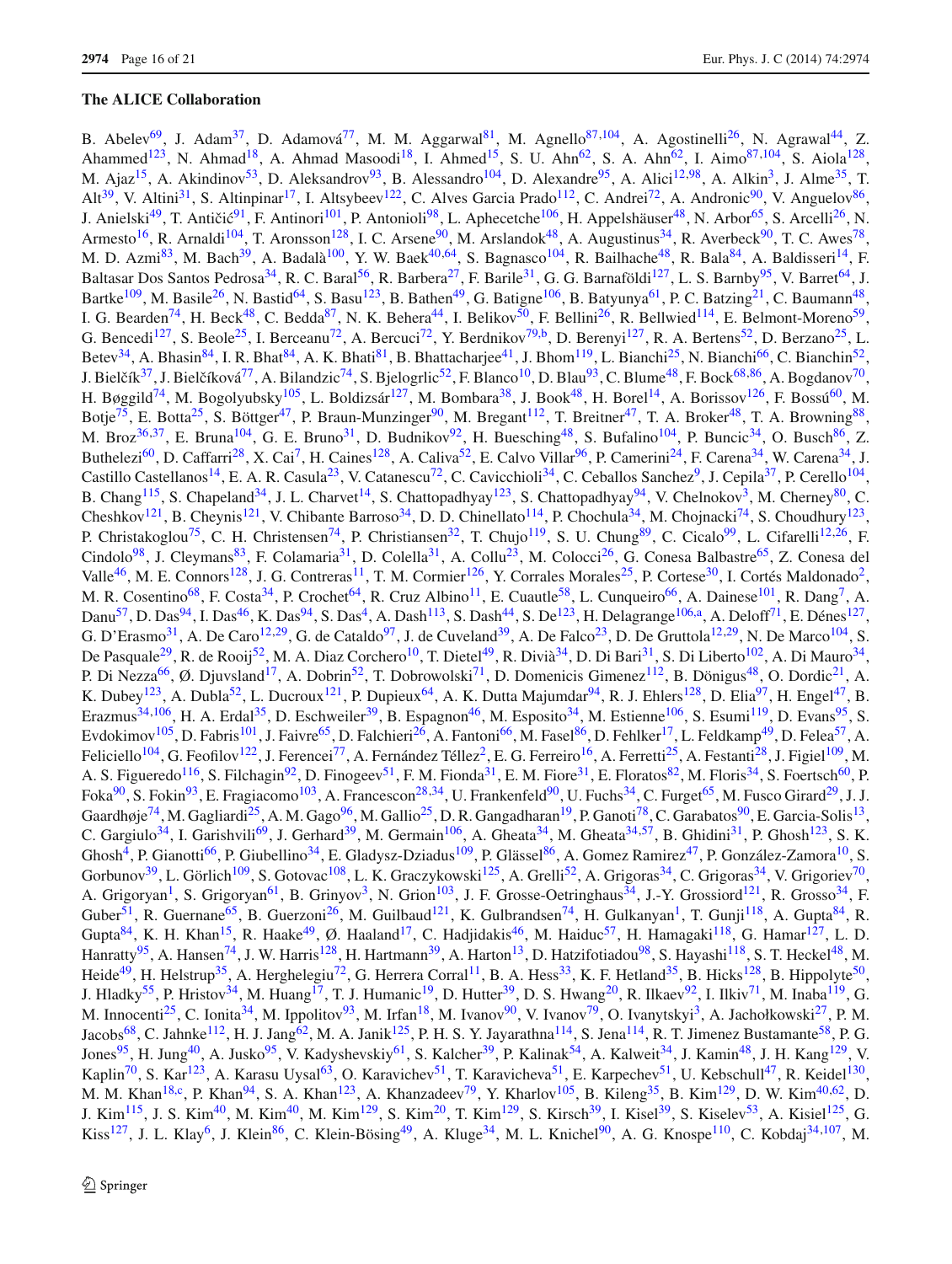K. Köhler<sup>90</sup>, T. Kollegger<sup>39</sup>, A. Kolojvari<sup>122</sup>, V. Kondratiev<sup>122</sup>, N. Kondratyeva<sup>70</sup>, A. Konevskikh<sup>51</sup>, V. Kovalenko<sup>122</sup>, M. Kowalski<sup>109</sup>, S. Kox<sup>65</sup>, G. Koyithatta Meethaleveedu<sup>44</sup>, J. Kral<sup>115</sup>, I. Králik<sup>54</sup>, F. Kramer<sup>48</sup>, A. Kravčáková<sup>38</sup>, M. Krelina<sup>37</sup>, M. Kretz<sup>39</sup>, M. Krivda<sup>54,95</sup>, F. Krizek<sup>77</sup>, M. Krus<sup>37</sup>, E. Kryshen<sup>34,79</sup>, M. Krzewicki<sup>90</sup>, V. Kučera<sup>77</sup>, Y. Kucheriaev<sup>93,a</sup>, T. Kugathasan<sup>34</sup>, C. Kuhn<sup>50</sup>, P. G. Kuijer<sup>75</sup>, I. Kulakov<sup>48</sup>, J. Kumar<sup>44</sup>, P. Kurashvili<sup>71</sup>, A. Kurepin<sup>51</sup>, A. B. Kurepin<sup>51</sup>, A. Kuryakin<sup>92</sup>, S. Kushpil<sup>77</sup>, M. J. Kweon<sup>86</sup>, Y. Kwon<sup>129</sup>, P. Ladron de Guevara<sup>58</sup>, C. Lagana Fernandes<sup>112</sup>, I. Lakomov<sup>46</sup>, R. Langoy<sup>124</sup>, C. Lara<sup>47</sup>, A. Lardeux<sup>106</sup>, A. Lattuca<sup>25</sup>, S. L. La Pointe<sup>52</sup>, P. La Rocca<sup>27</sup>, R. Lea<sup>24</sup>, G. R. Lee<sup>95</sup>, I. Legrand<sup>34</sup>, J. Lehnert<sup>48</sup>, R. C. Lemmon<sup>76</sup>, V. Lenti<sup>97</sup>, E. Leogrande<sup>52</sup>, M. Leoncino<sup>25</sup>, I. León Monzón<sup>111</sup>, P. Lévai<sup>127</sup>, S. Li<sup>7,64</sup>, J. Lien<sup>124</sup>, R. Lietava<sup>95</sup>, S. Lindal<sup>21</sup>, V. Lindenstruth<sup>39</sup>, C. Lippmann<sup>90</sup>, M. A. Lisa<sup>19</sup>, H. M. Ljunggren<sup>32</sup>, D. F. Lodato<sup>52</sup>, P. I. Loenne<sup>17</sup>, V. R. Loggins<sup>126</sup>, V. Loginov<sup>70</sup>, D. Lohner<sup>86</sup>, C. Loizides<sup>68</sup>, X. Lopez<sup>64</sup>, E. López Torres<sup>9</sup>, X.-G. Lu<sup>86</sup>, P. Luettig<sup>48</sup>, M. Lunardon<sup>28</sup>, J. Luo<sup>7</sup>, G. Luparello<sup>52</sup>, C. Luzzi<sup>34</sup>, R. Ma<sup>128</sup>, A. Maevskaya<sup>51</sup>, M. Mager<sup>34</sup>, D. P. Mahapatra<sup>56</sup>, A. Maire<sup>86</sup>, R. D. Majka<sup>128</sup>, M. Malaev<sup>79</sup>, I. Maldonado Cervantes<sup>58</sup>, L. Malinina<sup>61,d</sup>, D. Mal'Kevich<sup>53</sup>, P. Malzacher<sup>90</sup>, A. Mamonov<sup>92</sup>, L. Manceau<sup>104</sup>, V. Manko<sup>93</sup>, F. Manso<sup>64</sup>, V. Manzari<sup>97</sup>, M. Marchisone<sup>25,64</sup>, J. Mareš<sup>55</sup>, G. V. Margagliotti<sup>24</sup>, A. Margotti<sup>98</sup>, A. Marín<sup>90</sup>, C. Markert<sup>110</sup>, M. Marquard<sup>48</sup>, I. Martashvili<sup>117</sup>, N. A. Martin<sup>90</sup>, P. Martinengo<sup>34</sup>, M. I. Martínez<sup>2</sup>, G. Martínez García<sup>106</sup>, J. Martin Blanco<sup>106</sup>, Y. Martynov<sup>3</sup>, A. Mas<sup>106</sup>, S. Masciocchi<sup>90</sup>, M. Masera<sup>25</sup>, A. Masoni<sup>99</sup>, L. Massacrier<sup>106</sup>, A. Mastroserio<sup>31</sup>, A. Matyja<sup>109</sup>, C. Mayer<sup>109</sup>, J. Mazer<sup>117</sup>, M. A. Mazzoni<sup>102</sup>, F. Meddi<sup>22</sup>, A. Menchaca-Rocha<sup>59</sup>, J. Mercado Pérez<sup>86</sup>, M. Meres<sup>36</sup>, Y. Miake<sup>119</sup>, K. Mikhaylov<sup>53,61</sup>, L. Milano<sup>34</sup>, J. Milosevic<sup>21,e</sup>, A. Mischke<sup>52</sup>, A. N. Mishra<sup>45</sup>, D. Miśkowiec<sup>90</sup>, C. M. Mitu<sup>57</sup>, J. Mlynarz<sup>126</sup>, B. Mohanty<sup>73,123</sup>, L. Molnar<sup>50</sup>, L. Montaño Zetina<sup>11</sup>, E. Montes<sup>10</sup>, M. Morando<sup>28</sup>, D. A. Moreira De Godoy<sup>112</sup>, S. Moretto<sup>28</sup>, A. Morreale<sup>115</sup>, A. Morsch<sup>34</sup>, V. Muccifora<sup>66</sup>, E. Mudnic<sup>108</sup>, S. Muhuri<sup>123</sup>, M. Mukherjee<sup>123</sup>, H. Müller<sup>34</sup>, M. G. Munhoz<sup>112</sup>, S. Murray<sup>83</sup>, L. Musa<sup>34</sup>, J. Musinsky<sup>54</sup>, B. K. Nandi<sup>44</sup>, R. Nania<sup>98</sup>, E. Nappi<sup>97</sup>, C. Nattrass<sup>117</sup>, T. K. Nayak<sup>123</sup>, S. Nazarenko<sup>92</sup>, A. Nedosekin<sup>53</sup>, M. Nicassio<sup>90</sup>, M. Niculescu<sup>34,57</sup>, B. S. Nielsen<sup>74</sup>, S. Nikolaev<sup>93</sup>, S. Nikulin<sup>93</sup>, V. Nikulin<sup>79</sup>, B. S. Nilsen<sup>80</sup>, F. Noferini<sup>12,98</sup>, P. Nomokonov<sup>61</sup>, G. Nooren<sup>52</sup>, A. Nyanin<sup>93</sup>, J. Nystrand<sup>17</sup>, H. Oeschler<sup>86</sup>, S. Oh<sup>128</sup>, S. K. Oh<sup>40,f</sup>, A. Okatan<sup>63</sup>, L. Olah<sup>127</sup>, J. Oleniacz<sup>125</sup>, A. C. Oliveira Da Silva<sup>112</sup>, J. Onderwaater<sup>90</sup>, C. Oppedisano<sup>104</sup>, A. Ortiz Velasquez<sup>32</sup>, A. Oskarsson<sup>32</sup>, J. Otwinowski<sup>90</sup>, K. Oyama<sup>86</sup>, P. Sahoo<sup>45</sup>, Y. Pachmayer<sup>86</sup>, M. Pachr<sup>37</sup>, P. Pagano<sup>29</sup>, G. Paić<sup>58</sup>, F. Painke<sup>39</sup>, C. Pajares<sup>16</sup>, S. K. Pal<sup>123</sup>, A. Palmeri<sup>100</sup>, D. Pant<sup>44</sup>, V. Papikyan<sup>1</sup>, G. S. Pappalardo<sup>100</sup>, P. Pareek<sup>45</sup>, W. J. Park<sup>90</sup>, S. Parmar<sup>81</sup>, A. Passfeld<sup>49</sup>, D. I. Patalakha<sup>105</sup>, V. Paticchio<sup>97</sup>, B. Paul<sup>94</sup>, T. Pawlak<sup>125</sup>, T. Peitzmann<sup>52</sup>, H. Pereira Da Costa<sup>14</sup>, E. Pereira De Oliveira Filho<sup>112</sup>, D. Peresunko<sup>93</sup>, C. E. Pérez Lara<sup>75</sup>, A. Pesci<sup>98</sup>, V. Peskov<sup>48</sup>, Y. Pestov<sup>5</sup>, V. Petráček<sup>37</sup>, M. Petran<sup>37</sup>, M. Petris<sup>72</sup>, M. Petrovici<sup>72</sup>, C. Petta<sup>27</sup>, S. Piano<sup>103</sup>, M. Pikna<sup>36</sup>, P. Pillot<sup>106</sup>, O. Pinazza<sup>34</sup>, L. Pinsky<sup>114</sup>, D. B. Piyarathna<sup>114</sup>, M. Płoskoń<sup>68</sup>, M. Planinic<sup>91,120</sup>, J. Pluta<sup>125</sup>, S. Pochybova<sup>127</sup>, P. L. M. Podesta-Lerma<sup>111</sup>, M. G. Poghosyan<sup>34</sup>, E. H. O. Pohjoisaho<sup>42</sup>, B. Polichtchouk<sup>105</sup>, N. Poljak<sup>91</sup>, A. Pop<sup>72</sup>, S. Porteboeuf-Houssais<sup>64</sup>, J. Porter<sup>68</sup>, V. Pospisil<sup>37</sup>, B. Potukuchi<sup>84</sup>, S. K. Prasad<sup>126</sup>, R. Preghenella<sup>12,98</sup>, F. Prino<sup>104</sup>, C. A. Pruneau<sup>126</sup>, I. Pshenichnov<sup>51</sup>, G. Puddu<sup>23</sup>, P. Pujahari<sup>126</sup>, V. Punin<sup>92</sup>, J. Putschke<sup>126</sup>, H. Qvigstad<sup>21</sup>, A. Rachevski<sup>103</sup>, S. Raha<sup>4</sup>, J. Rak<sup>115</sup>, A. Rakotozafindrabe<sup>14</sup>, L. Ramello<sup>30</sup>, R. Raniwala<sup>85</sup>, S. Raniwala<sup>85</sup>, S. S. Räsänen<sup>42</sup>, B. T. Rascanu<sup>48</sup>, D. Rathee<sup>81</sup>, A. W. Rauf<sup>15</sup>, V. Razazi<sup>23</sup>, K. F. Read<sup>117</sup>, J. S. Real<sup>65</sup>, K. Redlich<sup>71,g</sup>, R. J. Reed<sup>128</sup>, A. Rehman<sup>17</sup>, P. Reichelt<sup>48</sup>, M. Reicher<sup>52</sup>, F. Reidt<sup>34</sup>, R. Renfordt<sup>48</sup>, A. R. Reolon<sup>66</sup>, A. Reshetin<sup>51</sup>, F. Rettig<sup>39</sup>, J.-P. Revol<sup>34</sup>, K. Reygers<sup>86</sup>, R. A. Ricci<sup>67</sup>, T. Richert<sup>32</sup>, M. Richter<sup>21</sup>, P. Riedler<sup>34</sup>, W. Riegler<sup>34</sup>, F. Riggi<sup>27</sup>, A. Rivetti<sup>104</sup>, E. Rocco<sup>52</sup>, M. Rodríguez Cahuantzi<sup>2</sup>, A. Rodriguez Manso<sup>75</sup>, K. Røed<sup>21</sup>, E. Rogochaya<sup>61</sup>, S. Rohni<sup>84</sup>, D. Rohr<sup>39</sup>, D. Röhrich<sup>17</sup>, R. Romita<sup>76</sup>, F. Ronchetti<sup>66</sup>, P. Rosnet<sup>64</sup>, S. Rossegger<sup>34</sup>, A. Rossi<sup>34</sup>, F. Roukoutakis<sup>82</sup>, A. Roy<sup>45</sup>, C. Roy<sup>50</sup>, P. Roy<sup>94</sup>, A. J. Rubio Montero<sup>10</sup>, R. Rui<sup>24</sup>, R. Russo<sup>25</sup>, E. Ryabinkin<sup>93</sup>, A. Rybicki<sup>109</sup>, S. Sadovsky<sup>105</sup>, K. Šafařík<sup>34</sup>, B. Sahlmuller<sup>48</sup>, R. Sahoo<sup>45</sup>, P. K. Sahu<sup>56</sup>, J. Saini<sup>123</sup>, C. A. Salgado<sup>16</sup>, J. Salzwedel<sup>19</sup>, S. Sambyal<sup>84</sup>, V. Samsonov<sup>79</sup>, X. Sanchez Castro<sup>50</sup>, F. J. Sánchez Rodríguez<sup>111</sup>, L. Šándor<sup>54</sup>, A. Sandoval<sup>59</sup>, M. Sano<sup>119</sup>, G. Santagati<sup>27</sup>, D. Sarkar<sup>123</sup>, E. Scapparone<sup>98</sup>, F. Scarlassara<sup>28</sup>, R. P. Scharenberg<sup>88</sup>, C. Schiaua<sup>72</sup>, R. Schicker<sup>86</sup>, C. Schmidt<sup>90</sup>, H. R. Schmidt<sup>33</sup>, S. Schuchmann<sup>48</sup>, J. Schukraft<sup>34</sup>, M. Schulc<sup>37</sup>, T. Schuster<sup>128</sup>, Y. Schutz<sup>34,106</sup>, K. Schwarz<sup>90</sup>, K. Schweda<sup>90</sup>, G. Scioli<sup>26</sup>, E. Scomparin<sup>104</sup>, R. Scott<sup>117</sup>, G. Segato<sup>28</sup>, J. E. Seger<sup>80</sup>, Y. Sekiguchi<sup>118</sup>, I. Selyuzhenkov<sup>90</sup>, J. Seo<sup>89</sup>, E. Serradilla<sup>10,59</sup>, A. Sevcenco<sup>57</sup>, A. Shabetai<sup>106</sup>, G. Shabratova<sup>61</sup>, R. Shahoyan<sup>34</sup>, A. Shangaraev<sup>105</sup>, N. Sharma<sup>117</sup>, S. Sharma<sup>84</sup>, K. Shigaki<sup>43</sup>, K. Shtejer<sup>25</sup>, Y. Sibiriak<sup>93</sup>, S. Siddhanta<sup>99</sup>, T. Siemiarczuk<sup>71</sup>, D. Silvermyr<sup>78</sup>, C. Silvestre<sup>65</sup>, G. Simatovic<sup>120</sup>, R. Singaraju<sup>123</sup>, R. Singh<sup>84</sup>, S. Singha<sup>73,123</sup>, V. Singhal<sup>123</sup>, B. C. Sinha<sup>123</sup>, T. Sinha<sup>94</sup>, B. Sitar<sup>36</sup>, M. Sitta<sup>30</sup>, T. B. Skaali<sup>21</sup>, K. Skjerdal<sup>17</sup>, R. Smakal<sup>37</sup>, N. Smirnov<sup>128</sup>, R. J. M. Snellings<sup>52</sup>, C. Søgaard<sup>32</sup>, R. Soltz<sup>69</sup>, J. Song<sup>89</sup>, M. Song<sup>129</sup>, F. Soramel<sup>28</sup>, S. Sorensen<sup>117</sup>, M. Spacek<sup>37</sup>, I. Sputowska<sup>109</sup>, M. Spyropoulou-Stassinaki $^{82}$ , B. K. Srivastava $^{88}$ , J. Stachel $^{86}$ , I. Stan<sup>57</sup>, G. Stefanek<sup>71</sup>, M. Steinpreis<sup>19</sup>, E. Stenlund<sup>32</sup>, G. Steyn<sup>60</sup>, J. H. Stiller<sup>86</sup>, D. Stocco<sup>106</sup>, M. Stolpovskiy<sup>105</sup>, P. Strmen<sup>36</sup>, A. A. P. Suaide<sup>112</sup>, T. Sugitate<sup>43</sup>, C. Suire<sup>46</sup>, M. Suleymanov<sup>15</sup>, R. Sultanov<sup>53</sup>, M. Šumbera<sup>77</sup>, T. Susa<sup>91</sup>, T. J. M. Symons<sup>68</sup>, A. Szanto de Toledo<sup>112</sup>, I. Szarka<sup>36</sup>, A. Szczepankiewicz<sup>34</sup>, M. Szymanski<sup>125</sup>, J. Takahashi<sup>113</sup>, M. A. Tangaro<sup>31</sup>, J. D. Tapia Takaki<sup>46,h</sup>, A. Tarantola Peloni<sup>48</sup>, A. Tarazona Martinez<sup>34</sup>, A. Tauro<sup>34</sup>, G. Tejeda Muñoz<sup>2</sup>, A. Telesca<sup>34</sup>, C. Terrevoli<sup>23</sup>, J. Thäder<sup>90</sup>, D. Thomas<sup>52</sup>, R. Tieulent<sup>121</sup>, A. R. Timmins<sup>114</sup>, A. Toia<sup>101</sup>, H. Torii<sup>118</sup>, V. Trubnikov<sup>3</sup>, W. H. Trzaska<sup>115</sup>, T. Tsuji<sup>118</sup>, A. Tumkin<sup>92</sup>, R. Turrisi<sup>101</sup>, T. S. Tveter<sup>21</sup>, J. Ulery<sup>48</sup>, K. Ullaland<sup>17</sup>, A.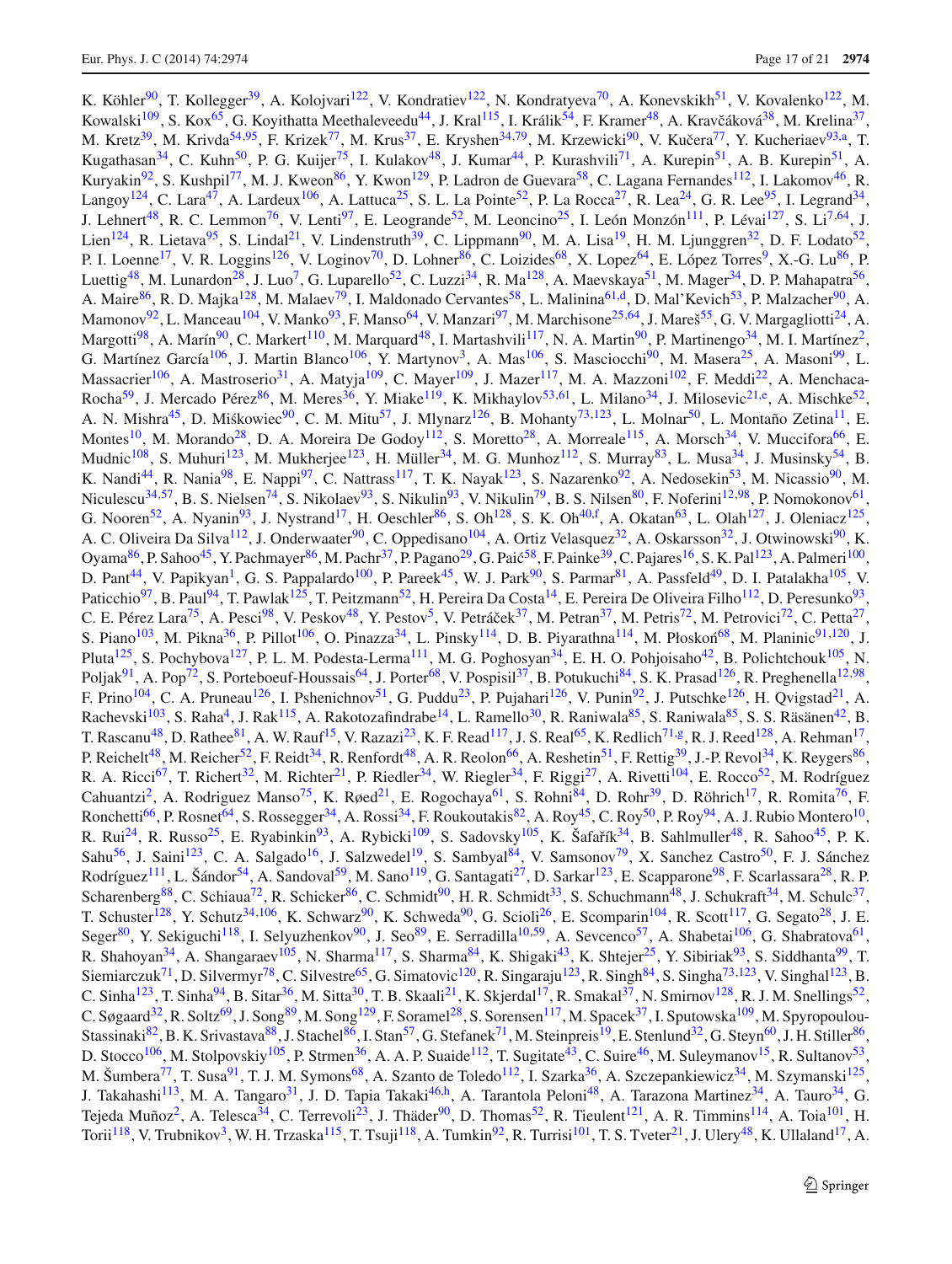Uras<sup>121</sup>, G. L. Usai<sup>23</sup>, M. Vaizer<sup>77</sup>, M. Vala<sup>54,61</sup>, L. Valencia Palomo<sup>46,64</sup>, S. Vallero<sup>86</sup>, P. Vande Vyvre<sup>34</sup>, L. Vannucci<sup>67</sup>, J. W. Van Hoorne<sup>34</sup>, M. van Leeuwen<sup>52</sup>, A. Vargas<sup>2</sup>, R. Varma<sup>44</sup>, M. Vasileiou<sup>82</sup>, A. Vasiliev<sup>93</sup>, V. Vechernin<sup>122</sup>, M. Veldhoen<sup>52</sup>, A. Velure<sup>17</sup>, M. Venaruzzo<sup>24,67</sup>, E. Vercellin<sup>25</sup>, S. Vergara Limón<sup>2</sup>, R. Vernet<sup>8</sup>, M. Verweij<sup>126</sup>, L. Vickovic<sup>108</sup>, G. Viesti<sup>28</sup>, J. Viinikainen<sup>115</sup>, Z. Vilakazi<sup>60</sup>, O. Villalobos Baillie<sup>95</sup>, A. Vinogradov<sup>93</sup>, L. Vinogradov<sup>122</sup>, Y. Vinogradov<sup>92</sup>, T. Virgili<sup>29</sup>, Y. P. Viyogi<sup>123</sup>, A. Vodopyanov<sup>61</sup>, M. A. Völkl<sup>86</sup>, K. Voloshin<sup>53</sup>, S. A. Voloshin<sup>126</sup>, G. Volpe<sup>34</sup>, B. von Haller<sup>34</sup>, I. Vorobyev<sup>122</sup>, D. Vranic<sup>34,90</sup>, J. Vrláková<sup>38</sup>, B. Vulpescu<sup>64</sup>, A. Vyushin<sup>92</sup>, B. Wagner<sup>17</sup>, J. Wagner<sup>90</sup>, V. Wagner<sup>37</sup>, M. Wang<sup>7,106</sup>, Y. Wang<sup>86</sup>, D. Watanabe<sup>119</sup>, M. Weber<sup>114</sup>, J. P. Wessels<sup>49</sup>, U. Westerhoff<sup>49</sup>, J. Wiechula<sup>33</sup>, J. Wikne<sup>21</sup>, M. Wilde<sup>49</sup>, G. Wilk<sup>71</sup>, J. Wilkinson<sup>86</sup>, M. C. S. Williams<sup>98</sup>, B. Windelband<sup>86</sup>, M. Winn<sup>86</sup>, C. Xiang<sup>7</sup>, C. G. Yaldo<sup>126</sup>, Y. Yamaguchi<sup>118</sup>, H. Yang<sup>52</sup>, P. Yang<sup>7</sup>, S. Yang<sup>17</sup>, S. Yano<sup>43</sup>, S. Yasnopolskiy<sup>93</sup>, J. Yi<sup>89</sup>, Z. Yin<sup>7</sup>, I.-K. Yoo<sup>89</sup>, I. Yushmanov<sup>93</sup>, V. Zaccolo<sup>74</sup>, C. Zach<sup>37</sup>, A. Zaman<sup>15</sup>, C. Zampolli<sup>98</sup>, S. Zaporozhets<sup>61</sup>, A. Zarochentsev<sup>122</sup>, P. Závada<sup>55</sup>, N. Zaviyalov<sup>92</sup>, H. Zbroszczyk<sup>125</sup>, I. S. Zgura<sup>57</sup>, M. Zhalov<sup>79</sup>, H. Zhang<sup>7</sup>, X. Zhang<sup>7,68</sup>, Y. Zhang<sup>7</sup>, C. Zhao<sup>21</sup>, N. Zhigareva<sup>53</sup>, D. Zhou<sup>7</sup>, F. Zhou<sup>7</sup>, Y. Zhou<sup>52</sup>, H. Zhu<sup>7</sup>, J.  $Zhu^7$ , X. Zhu<sup>7</sup>, A. Zichichi<sup>12,26</sup>, A. Zimmermann<sup>86</sup>, M. B. Zimmermann<sup>34,49</sup>, G. Zinovjev<sup>3</sup>, Y. Zoccarato<sup>121</sup>, M. Zynovyev<sup>3</sup>, M. Zyzak<sup>48</sup>

- <sup>1</sup> A.I. Alikhanyan National Science Laboratory (Yerevan Physics Institute) Foundation, Yerevan, Armenia
- <span id="page-17-25"></span><span id="page-17-5"></span><sup>2</sup> Benemérita Universidad Autónoma de Puebla, Puebla, Mexico
- <sup>3</sup> Bogolyubov Institute for Theoretical Physics, Kiev, Ukraine
- <span id="page-17-34"></span><span id="page-17-26"></span><sup>4</sup> Department of Physics and Centre for Astroparticle Physics and Space Science (CAPSS), Bose Institute, Kolkata, India
- <sup>5</sup> Budker Institute for Nuclear Physics, Novosibirsk, Russia
- <span id="page-17-32"></span><span id="page-17-18"></span><sup>6</sup> California Polytechnic State University, San Luis Obispo, CA, USA
- <span id="page-17-35"></span><sup>7</sup> Central China Normal University, Wuhan, China
- <span id="page-17-21"></span><span id="page-17-15"></span><sup>8</sup> Centre de Calcul de l'IN2P3, Villeurbanne, France
- <span id="page-17-29"></span><span id="page-17-23"></span><span id="page-17-4"></span><sup>9</sup> Centro de Aplicaciones Tecnológicas y Desarrollo Nuclear (CEADEN), Havana, Cuba
- <sup>10</sup> Centro de Investigaciones Energéticas Medioambientales y Tecnológicas (CIEMAT), Madrid, Spain
- <sup>11</sup> Centro de Investigación y de Estudios Avanzados (CINVESTAV), Mexico City and Mérida, Mexico
- <sup>12</sup> Centro Fermi-Museo Storico della Fisica e Centro Studi e Ricerche "Enrico Fermi", Rome, Italy
- <span id="page-17-11"></span><sup>13</sup> Chicago State University, Chicago, USA
- <span id="page-17-3"></span><sup>14</sup> Commissariat à l'Energie Atomique, IRFU, Saclay, France
- <span id="page-17-9"></span><sup>15</sup> COMSATS Institute of Information Technology (CIIT), Islamabad, Pakistan
- <sup>16</sup> Departamento de Física de Partículas and IGFAE, Universidad de Santiago de Compostela, Santiago de Compostela, Spain
- <span id="page-17-8"></span><span id="page-17-2"></span><sup>17</sup> Department of Physics and Technology, University of Bergen, Bergen, Norway
- <span id="page-17-28"></span><sup>18</sup> Department of Physics, Aligarh Muslim University, Aligarh, India
- <span id="page-17-33"></span><span id="page-17-31"></span><span id="page-17-13"></span><sup>19</sup> Department of Physics, Ohio State University, Columbus, OH, USA
- <sup>20</sup> Department of Physics, Sejong University, Seoul, South Korea
- <sup>21</sup> Department of Physics, University of Oslo, Oslo, Norway
- <span id="page-17-20"></span><sup>22</sup> Dipartimento di Fisica dell'Università 'La Sapienza' and Sezione INFN, Rome, Italy
- <span id="page-17-19"></span><sup>23</sup> Dipartimento di Fisica dell'Università and Sezione INFN, Cagliari, Italy
- <span id="page-17-14"></span><sup>24</sup> Dipartimento di Fisica dell'Università and Sezione INFN, Trieste, Italy
- <span id="page-17-1"></span><sup>25</sup> Dipartimento di Fisica dell'Università and Sezione INFN, Turin, Italy
- <span id="page-17-12"></span><sup>26</sup> Dipartimento di Fisica e Astronomia dell'Università and Sezione INFN, Bologna, Italy
- <span id="page-17-17"></span> $27$  Dipartimento di Fisica e Astronomia dell'Università and Sezione INFN, Catania, Italy
- <span id="page-17-27"></span><sup>28</sup> Dipartimento di Fisica e Astronomia dell'Università and Sezione INFN, Padua, Italy
- <span id="page-17-24"></span><sup>29</sup> Dipartimento di Fisica 'E.R. Caianiello' dell'Università and Gruppo Collegato INFN, Salerno, Italy
- <sup>30</sup> Dipartimento di Scienze e Innovazione Tecnologica dell'Università del Piemonte Orientale and Gruppo Collegato INFN, Alessandria, Italy
- <span id="page-17-22"></span><span id="page-17-7"></span><sup>31</sup> Dipartimento Interateneo di Fisica 'M. Merlin' and Sezione INFN, Bari, Italy
- <span id="page-17-30"></span><sup>32</sup> Division of Experimental High Energy Physics, University of Lund, Lund, Sweden
- <span id="page-17-10"></span><sup>33</sup> Eberhard Karls Universität Tübingen, Tübingen, Germany
- <span id="page-17-6"></span><sup>34</sup> European Organization for Nuclear Research (CERN), Geneva, Switzerland
- <span id="page-17-16"></span><sup>35</sup> Faculty of Engineering, Bergen University College, Bergen, Norway
- <span id="page-17-0"></span><sup>36</sup> Faculty of Mathematics, Physics and Informatics, Comenius University, Bratislava, Slovakia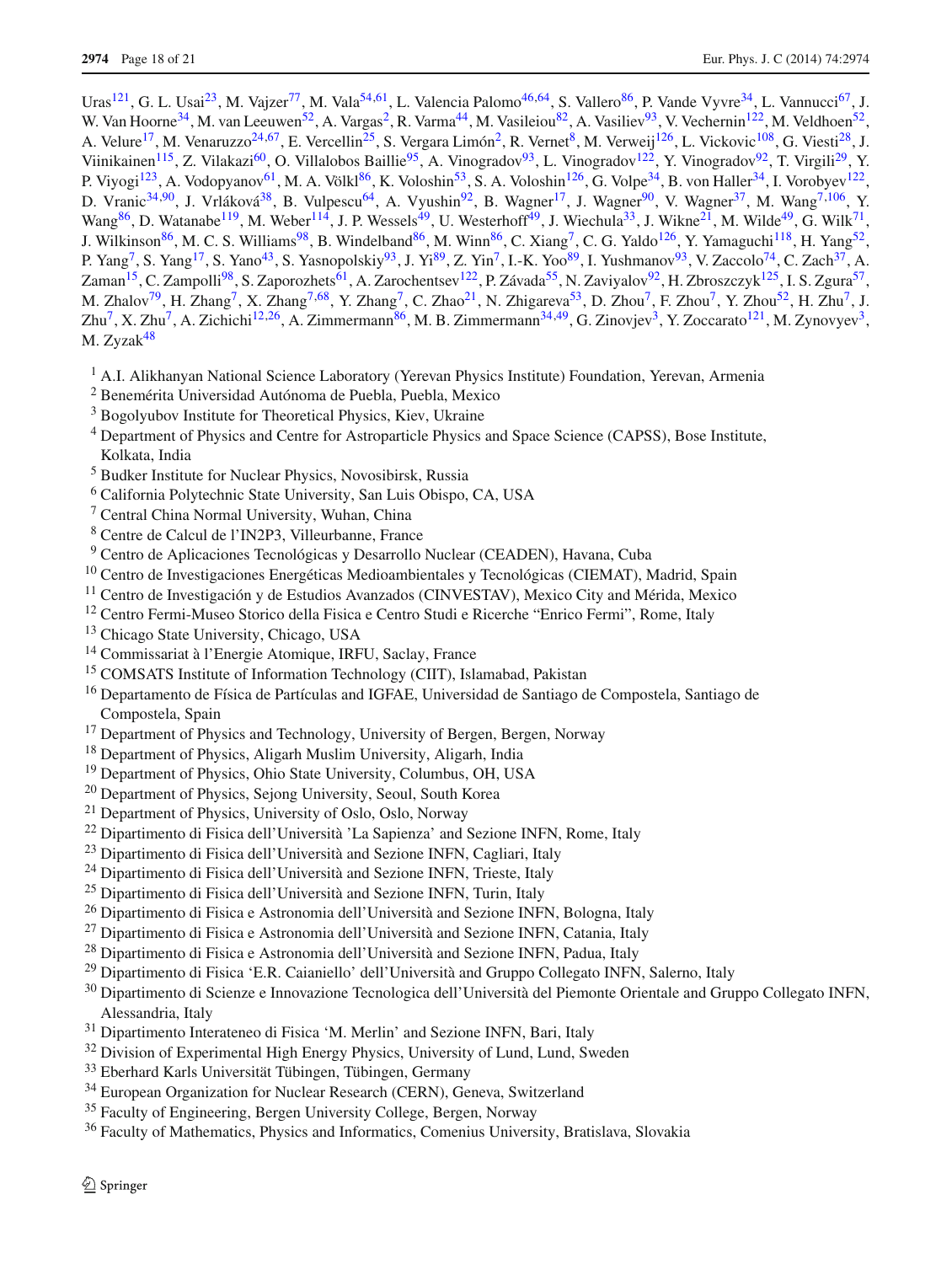- <sup>37</sup> Faculty of Nuclear Sciences and Physical Engineering, Czech Technical University in Prague, Prague, Czech Republic
- <span id="page-18-28"></span><span id="page-18-7"></span>Faculty of Science, P.J. Šafárik University, Košice, Slovakia
- <span id="page-18-15"></span>Frankfurt Institute for Advanced Studies, Johann Wolfgang Goethe-Universität Frankfurt, Frankfurt, Germany
- <span id="page-18-24"></span>Gangneung-Wonju National University, Gangneung, South Korea
- <span id="page-18-46"></span>Department of Physics, Gauhati University, Guwahati, India
- <span id="page-18-49"></span>Helsinki Institute of Physics (HIP), Helsinki, Finland
- <span id="page-18-4"></span>Hiroshima University, Hiroshima, Japan
- <span id="page-18-44"></span>Indian Institute of Technology Bombay (IIT), Mumbai, India
- <span id="page-18-33"></span>Indian Institute of Technology Indore (IITI), Indore, India
- <span id="page-18-31"></span>Institut de Physique Nucléaire d'Orsay (IPNO), Université Paris-Sud, CNRS-IN2P3, Orsay, France
- <span id="page-18-11"></span>Institut für Informatik, Johann Wolfgang Goethe-Universität Frankfurt, Frankfurt, Germany
- <span id="page-18-10"></span>Institut für Kernphysik, Johann Wolfgang Goethe-Universität Frankfurt, Frankfurt, Germany
- <span id="page-18-21"></span>Institut für Kernphysik, Westfälische Wilhelms-Universität Münster, Münster, Germany
- <span id="page-18-37"></span>Institut Pluridisciplinaire Hubert Curien (IPHC), Université de Strasbourg, CNRS-IN2P3, Strasbourg, France
- <span id="page-18-23"></span>Institute for Nuclear Research, Academy of Sciences, Moscow, Russia
- <span id="page-18-6"></span>Institute for Subatomic Physics of Utrecht University, Utrecht, Netherlands
- <span id="page-18-41"></span>Institute for Theoretical and Experimental Physics, Moscow, Russia
- <span id="page-18-39"></span>Institute of Experimental Physics, Slovak Academy of Sciences, Košice, Slovakia
- <span id="page-18-18"></span>Institute of Physics, Academy of Sciences of the Czech Republic, Prague, Czech Republic
- <span id="page-18-35"></span>Institute of Physics, Bhubaneswar, India
- <span id="page-18-34"></span>Institute of Space Science (ISS), Bucharest, Romania
- <span id="page-18-22"></span>Instituto de Ciencias Nucleares, Universidad Nacional Autónoma de México, Mexico City, Mexico
- <span id="page-18-29"></span>Instituto de Física, Universidad Nacional Autónoma de México, Mexico City, Mexico
- <span id="page-18-19"></span>iThemba LABS, National Research Foundation, Somerset West, South Africa
- <span id="page-18-5"></span>Joint Institute for Nuclear Research (JINR), Dubna, Russia
- <span id="page-18-42"></span>Korea Institute of Science and Technology Information, Taejon, South Korea
- <span id="page-18-16"></span>KTO Karatay University, Konya, Turkey
- Laboratoire de Physique Corpusculaire (LPC), Clermont Université, Université Blaise Pascal, CNRS-IN2P3, Clermont-Ferrand, France
- <span id="page-18-12"></span> Laboratoire de Physique Subatomique et de Cosmologie, Université Grenoble-Alpes, CNRS-IN2P3, Grenoble, France
- <span id="page-18-25"></span>Laboratori Nazionali di Frascati, INFN, Frascati, Italy
- <span id="page-18-48"></span><span id="page-18-26"></span>Laboratori Nazionali di Legnaro, INFN, Legnaro, Italy
- <span id="page-18-0"></span>Lawrence Berkeley National Laboratory, Berkeley, CA, USA
- <span id="page-18-27"></span>Lawrence Livermore National Laboratory, Livermore, CA, USA
- <span id="page-18-36"></span>Moscow Engineering Physics Institute, Moscow, Russia
- <span id="page-18-8"></span>National Centre for Nuclear Studies, Warsaw, Poland
- <span id="page-18-45"></span>National Institute for Physics and Nuclear Engineering, Bucharest, Romania
- <span id="page-18-20"></span>National Institute of Science Education and Research, Bhubaneswar, India
- <span id="page-18-30"></span>Niels Bohr Institute, University of Copenhagen, Copenhagen, Denmark
- <span id="page-18-43"></span>Nikhef, National Institute for Subatomic Physics, Amsterdam, The Netherlands
- <span id="page-18-1"></span>Nuclear Physics Group, STFC Daresbury Laboratory, Daresbury, UK
- <span id="page-18-13"></span>77 Nuclear Physics Institute, Academy of Sciences of the Czech Republic, Řež u Prahy, Czech Republic
- <span id="page-18-40"></span>Oak Ridge National Laboratory, Oak Ridge, TN, USA
- <span id="page-18-32"></span>Petersburg Nuclear Physics Institute, Gatchina, Russia
- <span id="page-18-2"></span>Physics Department, Creighton University, Omaha, NE, USA
- <span id="page-18-38"></span>Physics Department, Panjab University, Chandigarh, India
- Physics Department, University of Athens, Athens, Greece
- <span id="page-18-47"></span><span id="page-18-17"></span><span id="page-18-14"></span>83 Physics Department, University of Cape Town, Cape Town, South Africa
- Physics Department, University of Jammu, Jammu, India
- Physics Department, University of Rajasthan, Jaipur, India
- <span id="page-18-9"></span><span id="page-18-3"></span>Physikalisches Institut, Ruprecht-Karls-Universität Heidelberg, Heidelberg, Germany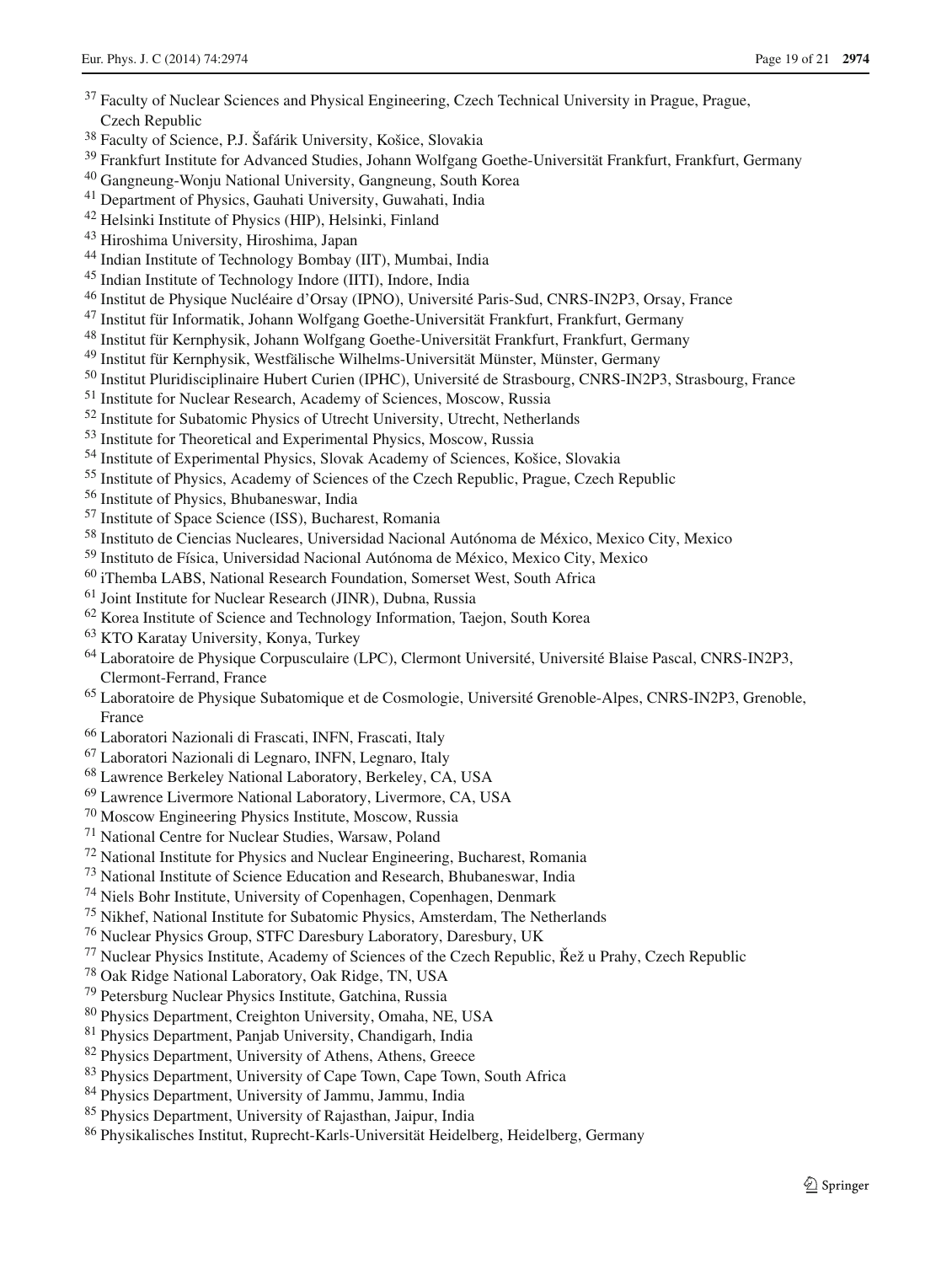- <span id="page-19-19"></span>Politecnico di Torino, Turin, Italy
- <span id="page-19-25"></span>Purdue University, West Lafayette, IN, USA
- <span id="page-19-8"></span>Pusan National University, Pusan, South Korea
- Research Division and ExtreMe Matter Institute EMMI, GSI Helmholtzzentrum für Schwerionenforschung, Darmstadt, Germany
- <span id="page-19-20"></span><span id="page-19-9"></span><sup>91</sup> Rudier Bošković Institute, Zagreb, Croatia
- Russian Federal Nuclear Center (VNIIEF), Sarov, Russia
- <span id="page-19-23"></span><span id="page-19-3"></span>Russian Research Centre Kurchatov Institute, Moscow, Russia
- <span id="page-19-4"></span>Saha Institute of Nuclear Physics, Kolkata, India
- <span id="page-19-21"></span>School of Physics and Astronomy, University of Birmingham, Birmingham, UK
- <span id="page-19-28"></span>Sección Física, Departamento de Ciencias, Pontificia Universidad Católica del Perú, Lima, Peru
- <span id="page-19-5"></span>Sezione INFN, Bari, Italy
- <span id="page-19-26"></span>Sezione INFN, Bologna, Italy
- <span id="page-19-12"></span><span id="page-19-10"></span>Sezione INFN, Cagliari, Italy
- Sezione INFN, Catania, Italy
- <span id="page-19-29"></span>Sezione INFN, Padua, Italy
- <span id="page-19-31"></span>Sezione INFN, Rome, Italy
- <span id="page-19-0"></span>Sezione INFN, Trieste, Italy
- <span id="page-19-17"></span>Sezione INFN, Turin, Italy
- <span id="page-19-11"></span><sup>105</sup> SSC IHEP of NRC Kurchatov institute, Protvino, Russia
- <span id="page-19-38"></span>SUBATECH, Ecole des Mines de Nantes, Université de Nantes, CNRS-IN2P3, Nantes, France
- <span id="page-19-32"></span><sup>107</sup> Suranaree University of Technology, Nakhon Ratchasima, Thailand
- <span id="page-19-14"></span>Technical University of Split FESB, Split, Croatia
- The Henryk Niewodniczanski Institute of Nuclear Physics, Polish Academy of Sciences, Kracòw, Poland
- <span id="page-19-40"></span><span id="page-19-37"></span>Physics Department, The University of Texas at Austin, Austin, TX, USA
- <span id="page-19-7"></span>Universidad Autónoma de Sinaloa, Culiacán, Mexico
- <span id="page-19-27"></span>Universidade de São Paulo (USP), São Paulo, Brazil
- Universidade Estadual de Campinas (UNICAMP), Campinas, Brazil
- <span id="page-19-22"></span><span id="page-19-15"></span>University of Houston, Houston, TX, USA
- University of Jyväskylä, Jyväskylä, Finland
- <span id="page-19-41"></span><span id="page-19-34"></span><span id="page-19-30"></span>University of Liverpool, Liverpool, UK
- <sup>117</sup> University of Tennessee, Knoxville, TN, USA
- <span id="page-19-16"></span>University of Tokyo, Tokyo, Japan
- University of Tsukuba, Tsukuba, Japan
- <span id="page-19-42"></span><span id="page-19-24"></span>University of Zagreb, Zagreb, Croatia
- Université de Lyon, Université Lyon 1, CNRS/IN2P3, IPN-Lyon, Villeurbanne, France
- <span id="page-19-6"></span><span id="page-19-1"></span>V. Fock Institute for Physics, St. Petersburg State University, St. Petersburg, Russia
- <span id="page-19-39"></span>Variable Energy Cyclotron Centre, Kolkata, India
- <span id="page-19-33"></span>Vestfold University College, Tonsberg, Norway
- Warsaw University of Technology, Warsaw, Poland
- <span id="page-19-18"></span><span id="page-19-13"></span>Wayne State University, Detroit, MI, USA
- 127 Wigner Research Centre for Physics, Hungarian Academy of Sciences, Budapest, Hungary
- <span id="page-19-35"></span><span id="page-19-2"></span>Yale University, New Haven, CT, USA
- Yonsei University, Seoul, South Korea
- Zentrum für Technologietransfer und Telekommunikation (ZTT), Fachhochschule Worms, Worms, Germany
- <span id="page-19-36"></span><sup>a</sup> Deceased
- <sup>b</sup> Also at: St. Petersburg State Polytechnical University, St. Petersburg, Russia
- <sup>c</sup> Also at: M.V. Lomonosov Moscow State University, D.V. Skobeltsyn Institute of Nuclear Physics, Moscow, Russia